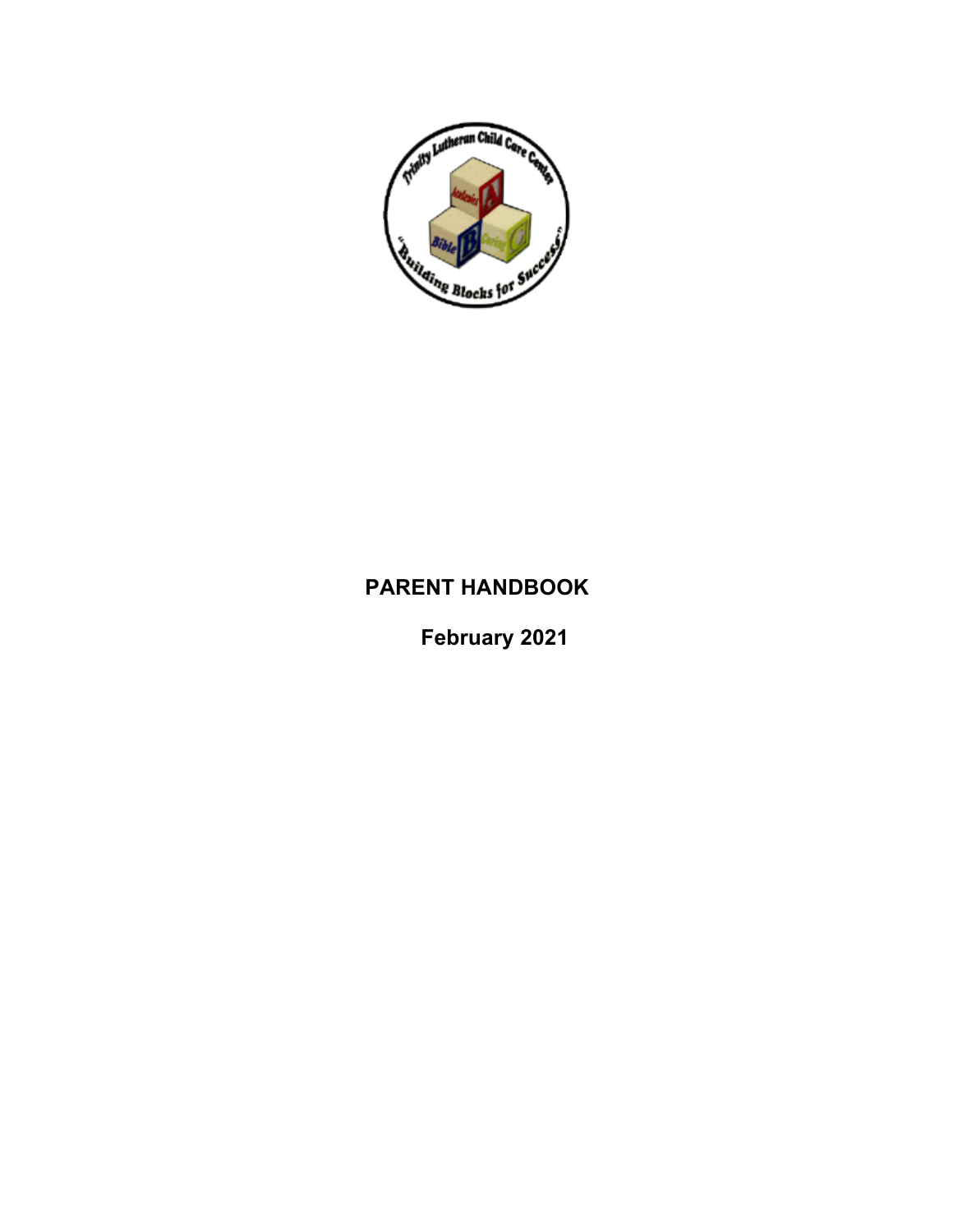### **TRINITY LUTHERAN CHILD CARE CENTER PARENT HANDBOOK 501 WEST SAGINAW, LANSING, MICHIGAN 48933 (517) 372-3003**

The following Handbook can be found in the **Program Binder** along with, policies, rules and procedures pertaining to the operation and safety of Trinity Lutheran Child Care Center's staff and families. This binder is located in the Center's office, and can be viewed upon request during office hours.

Handbooks, links to the State of Michigan, Ingham County Health Department, CPSC recalls and breaking news, as well as other helpful information can be accessed at www.childcatrtrinity.org.

Trinity Lutheran Child Care Center reserves the right to change the policies listed in this handbook when conditions or circumstances indicate the necessity for change. If changes occur, notices will be posted and/or sent home

#### **Philosophy and Purpose**

The dominating philosophy of Trinity Lutheran Child Care Center is to provide families with safe, quality child development in a Christian environment. Holy Scripture says, "Children are a gift from the Lord." (*Ps. 127:6).* We regard children as His creations and believe that from childhood, God wants them to learn of Him as their Creator, Savior and Friend. "Train up a child in the way he should go: and when he is old he will not depart from it." (*Proverbs 22:6)*

 "And they brought unto Him also infants, that He would touch them: but when His disciples saw it, they rebuked them. But Jesus called them unto Him and said, 'Suffer the little children to come unto Me, and forbid them not; for to such belongs the kingdom of God. Verily I say unto you, whoever shall not receive the kingdom of God as a little child shall not enter therein."' *(Luke 18:17)* It is our intention to assist parents not only in the physical care of their children, but also in the spiritual and educational care that is necessary in "bringing their children up in the training and instruction of the Lord." *(Eph. 6:4).*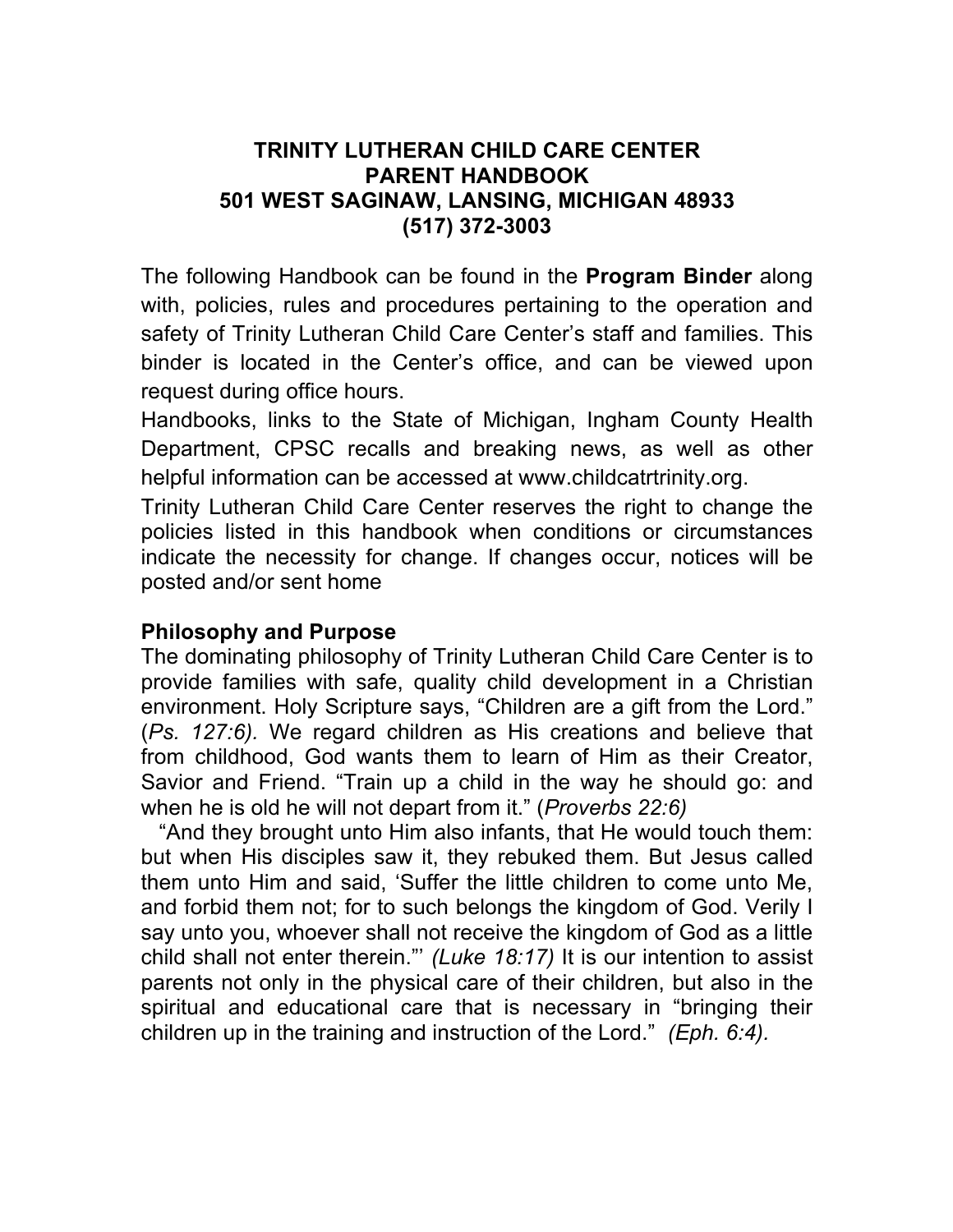# **Non-Discrimination Policy**

Trinity Lutheran Child Care Center (TLCCC) adheres to a strict nondiscrimination policy in its employment practices and in the provision of services to the families we serve. TLCCC will not refuse, withhold, or limit the provision of any services to any present or prospective client, or make any employment decision regarding any current or prospective employee, based solely on that individual's race, color, religion, national origin, age, sex, sexual orientation, political belief, marital status, familial or parental status, gender identity, disability, reprisal, protected genetic information or any assistance program. TLCCC is an equal opportunity employer.

Trinity Lutheran Child Care Center strives to provide a program that allows all children, including those with special needs to participate fully and works with family members and other Educational support workers to assure a safe, positive, learning environment for all. Trinity Lutheran Child Care Center hires individuals based on the law and criteria mandated by the State of Michigan, as well as Trinity Lutheran Child Care Center's own policies.

Materials obtained through The Lutheran Church-Missouri Synod are used in TLCCC's daily lesson plans, stories and devotions.

# **Christian Emphasis**

Teachers' actions and handling of situation will be Christian oriented at all times so as to promote the following goals, understanding, and attitudes:

| <b>About God</b>   | God made all things and all people<br>God made, loves and cares for me.<br>God uses people to care for me.<br>God hears me when I pray.<br>I can sing and talk to God.<br>God wants me to be kind; to share my toys, to love<br>everyone, and to obey my parents and His word. |
|--------------------|--------------------------------------------------------------------------------------------------------------------------------------------------------------------------------------------------------------------------------------------------------------------------------|
| <b>About Jesus</b> | He is God's Son sent to earth.<br>He was once a child and grew as I did.<br>Jesus died for me, but is alive again in Heaven with<br>God.<br>Jesus loves me. He is my friend; my Savior.                                                                                        |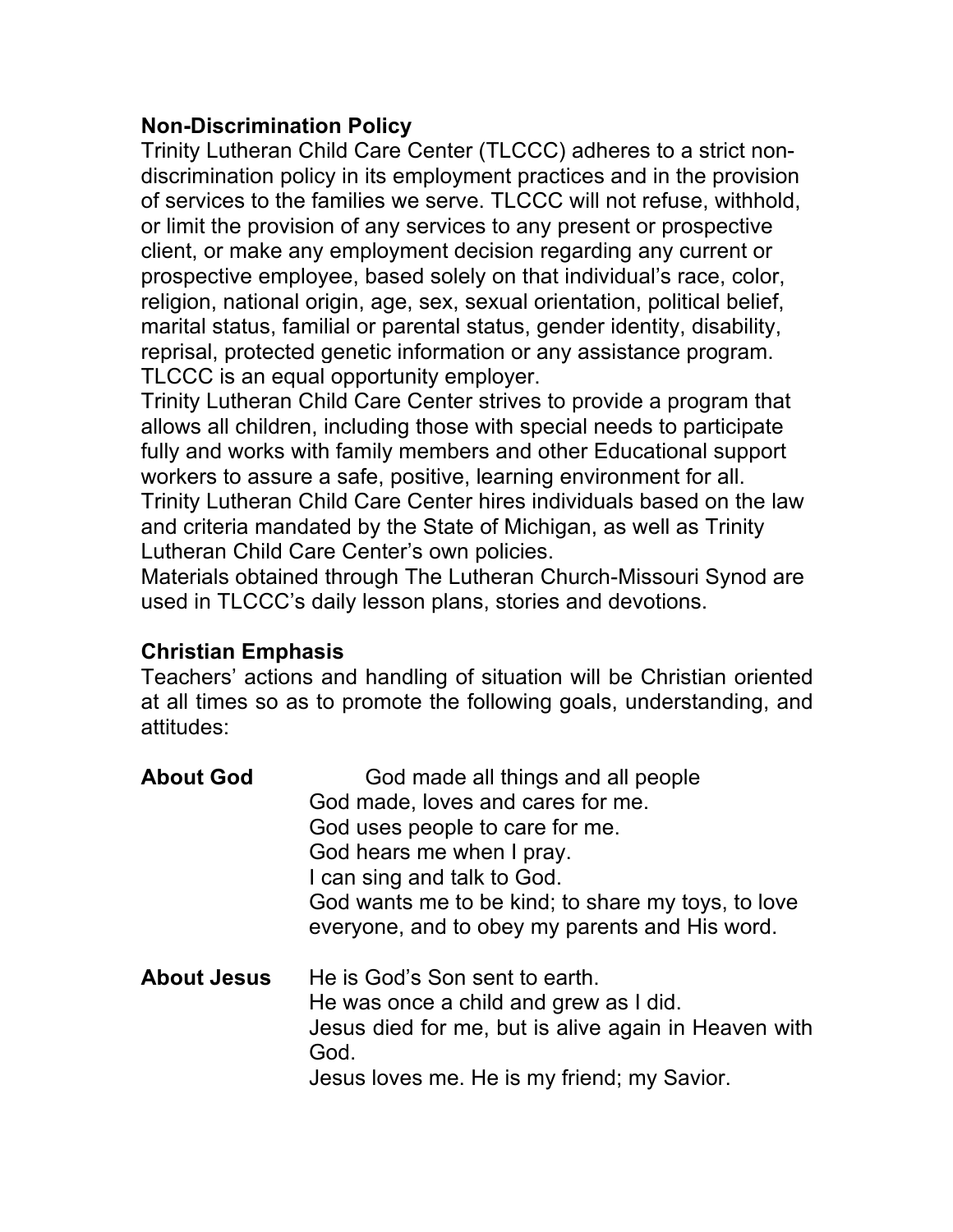Jesus wants me to know His love and to grow closer to Him.

### **Goals and Objectives**

- To provide a "second home" for children
- To nurture reverence for God, respect for others, and responsibility for oneself.
- To develop spiritual, mental, physical, emotional and social growth
- To provide safe, dependable childcare in an environment in which all
	- o children feel welcome and secure.
- To provide opportunities for Christian learning of Jesus Christ as Lord and Savior through formal classes, devotions and informally in the living and learning environment.
- To provide daily adult/child interaction that is nurturing and supportive.
- To provide opportunities and activities to help the child have a healthy self-concept, this includes accepting him/herself, his/her limitations and talents as God's gifts.
- To provide experiences and activities, which fulfill the child's basic individual needs (spiritual, mental, physical, emotional and social).
- To provide opportunities for the child to become more competent socially in small and large groups.
- To provide a variety of mediums experiences, which broaden the child's aptitude for future schoolwork.
- To provide assistance to parents in understanding areas of child development through newsletters and periodic meetings or trainings.
- To provide an atmosphere that encourages loving and forgiveness in daily living.

# **Location, Hours of Operation and Holidays**

Trinity Lutheran Child Care Center (TLCCC) is located in and operated by Trinity Lutheran Evangelical Church. TLCCC is licensed by the State of Michigan, and meets all requirements. The Center hours of operation are from 6:30 AM to 6:00 PM.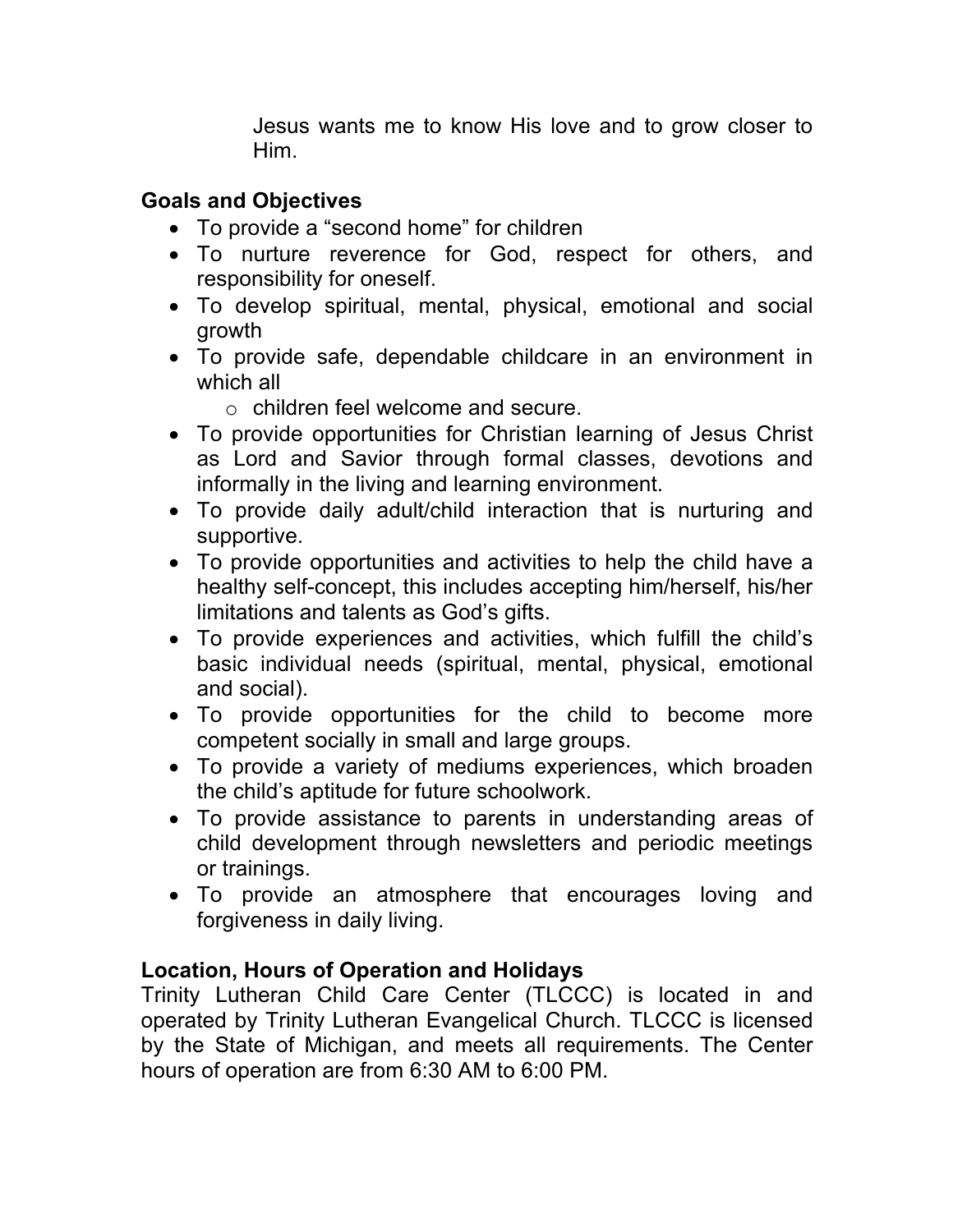Monday through Friday, year around, except for the holidays listed below:

New Year's Eve and Day Independence Day Christmas Eve and Day

New Year's Eve and Day Memorial Day Good Friday Labor Day **Thanksgiving and the Friday before** 

Depending on where a holiday falls in the week, the Center may close the day before or after such holidays. This will be determined yearly by the Center's Director or the Child Care Board of Directors. Holiday closings will be posted in the monthly newsletter and on the main doors. Weekly tuition rates remain the same even if there is an absence or holiday closing.

### **Tuition and Fees**

### **Current Rate Period**

The current fees are in effect Sept 18, 2019. Weekly tuition fees remain the same for weeks where there is an absence or holiday closing. Parents will be notified in writing 30 days in advance of any rate increases.

### **Grants**

Trinity Lutheran Child Care Center accepts grants from second party institutes or individuals. Legal parent/ guardian is responsible for any balances left after grant ends. All parents/guardians are expected to follow TLCCC's "2 weeks written dismissal policy".

Any adjustment in fees can be made at the discretion of the Director.

### **Registration Fee**

A one-time, non-refundable registration fee of \$30.00 per child is required from each family upon the enrollment of their child. This fee will guarantee your child's spot in the program. Families who take extended leaves will be required to pay a re-enrollment fee.

### **Due Date for Fees**

Fees are due for each day/week a child is enrolled in the Center according to the current tuition guidelines. Tuition may be paid by Zelle payment, check, or money order. Tuition is due on Friday before the week of service. If two weeks written notice is given before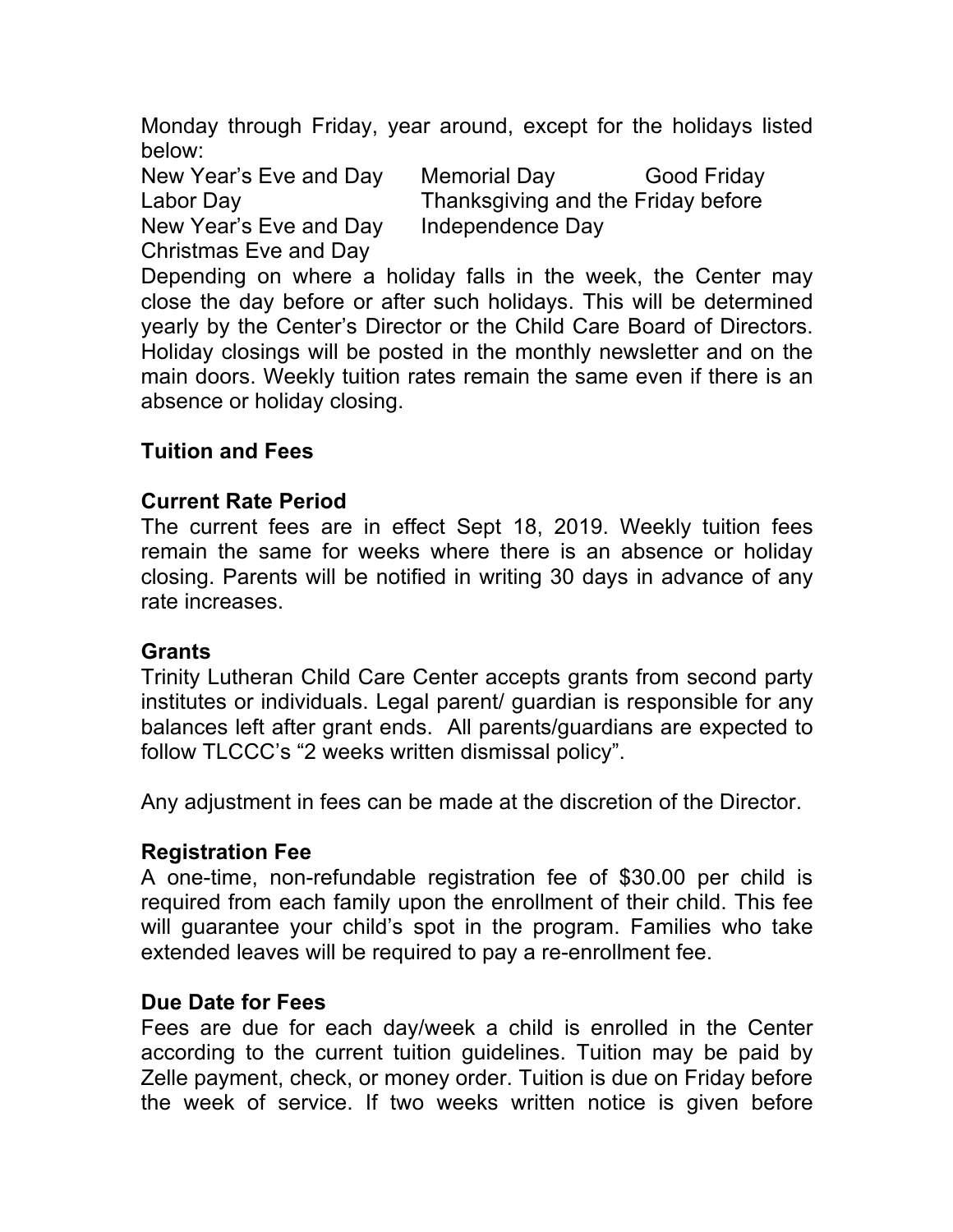withdrawing a child, fees/tuition paid in advance are refundable There is no tuition credit for sick days, holidays, or vacation days since operating expenses are on-going whether the child is there or not.

### **Full Time-Part Time Enrollment:**

Care is encouraged to be on a full time basis. A limited number of spaces may be available to families on a part time basis. Please see the Center's Office for availability.

### **Monthly Statements**

Parents will receive a monthly statement upon request or as needed. Delinquent accounts must be paid one week after receiving notice unless other arrangements have been made with the Director. Accounts not paid within that week will result in the child being dismissed from the Center. Year-end statement will be prepared and submitted to all parents by the end of January of the New Year.

### **Family Rates**

A fee reduction of \$20.00 per week is provided to families with a second- child enrolled at the Center on a full time bases. An additional \$10.00 discount is added for a third child enrolled full time.

### **Late Fees**

A late fee of \$10.00 will be applied if tuition is not paid by Friday of the week prior to service. This late charge will be applied on the next business day.

### **Late Pick-up Fee**

A late fee of \$1.00 per minute will be charged for each child left at the Center after 6:00 P.M.

Consistently picking up your child late from the Center may be cause for dismissal.

### **Returned Check Fee**

A fee will be charged for each check returned to the Center by the bank, unpaid.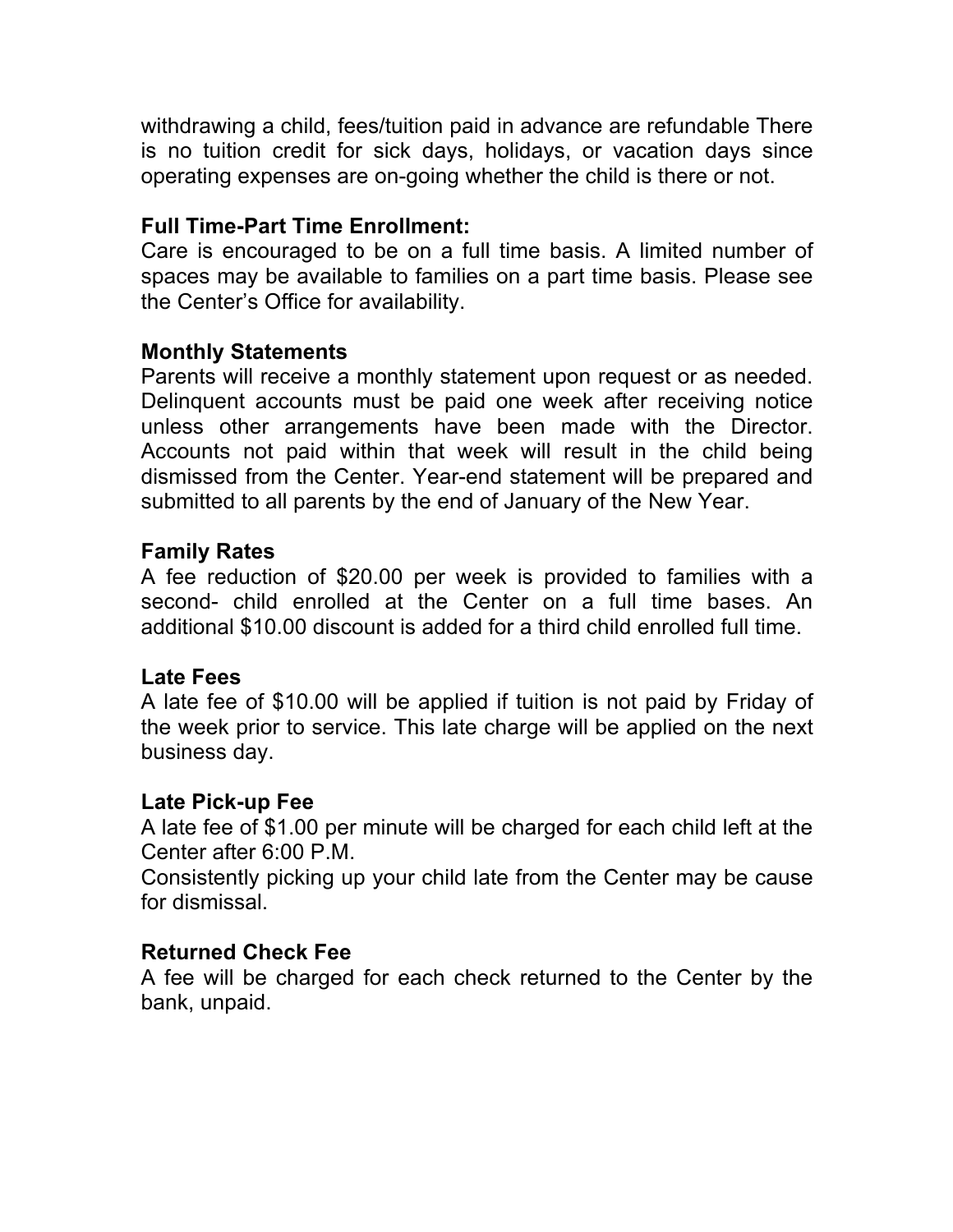### **Enrollment Procedure**

Enrollment is based on room availability at the Center. Families who have children who are currently enrolled in the program have the first opportunity to fill available spaces. Unsecured, available spaces will be filled on a first-come, first served basis. Once the enrollment fee has been paid, your child's enrollment is secured up to 14 days unless other arrangements have been made. Enrollment fees are non-fundable.

### **Age Requirement:**

Our Infant room is from birth to approximately 12 to14 months.

To be eligible for out Toddler room children must be a minimum of 12 months old and walking (developmental skills will also be considered) and no older then  $2 - \frac{1}{2}$  years of age.

Children in the Mixed-age Preschool Program must be age 2 ½ to 6 years of age. Children in this classroom do not need to be toilet trained, although teachers will work with parents to assist in this area. However, upon entering this class, children should be off bottles and pacifiers.

Children eligible for the 4 & 5 yr. old Kindergarten Readiness Focus must be potty trained and able to participate in the more advanced activities offered.

Trinity Lutheran Child Care Center reserves the right to adjust the age requirements for any of the classes above. Parents will be notified of any changes in advance. State requirements, as well as regulated ratio between adults and children will always be complied with.

#### **Handbooks**

Upon initially joining Trinity Lutheran Child Care Center, parents will be given the opportunity to go over and ask questions about TLCCC's handbooks, as well as other policies and procedures pertaining to TLCCC, and as mandated by State of Michigan.

All TLCCC's policies and procedures can be viewed in TLCCC's office upon request, or found at **"childcaretrinity.org"**.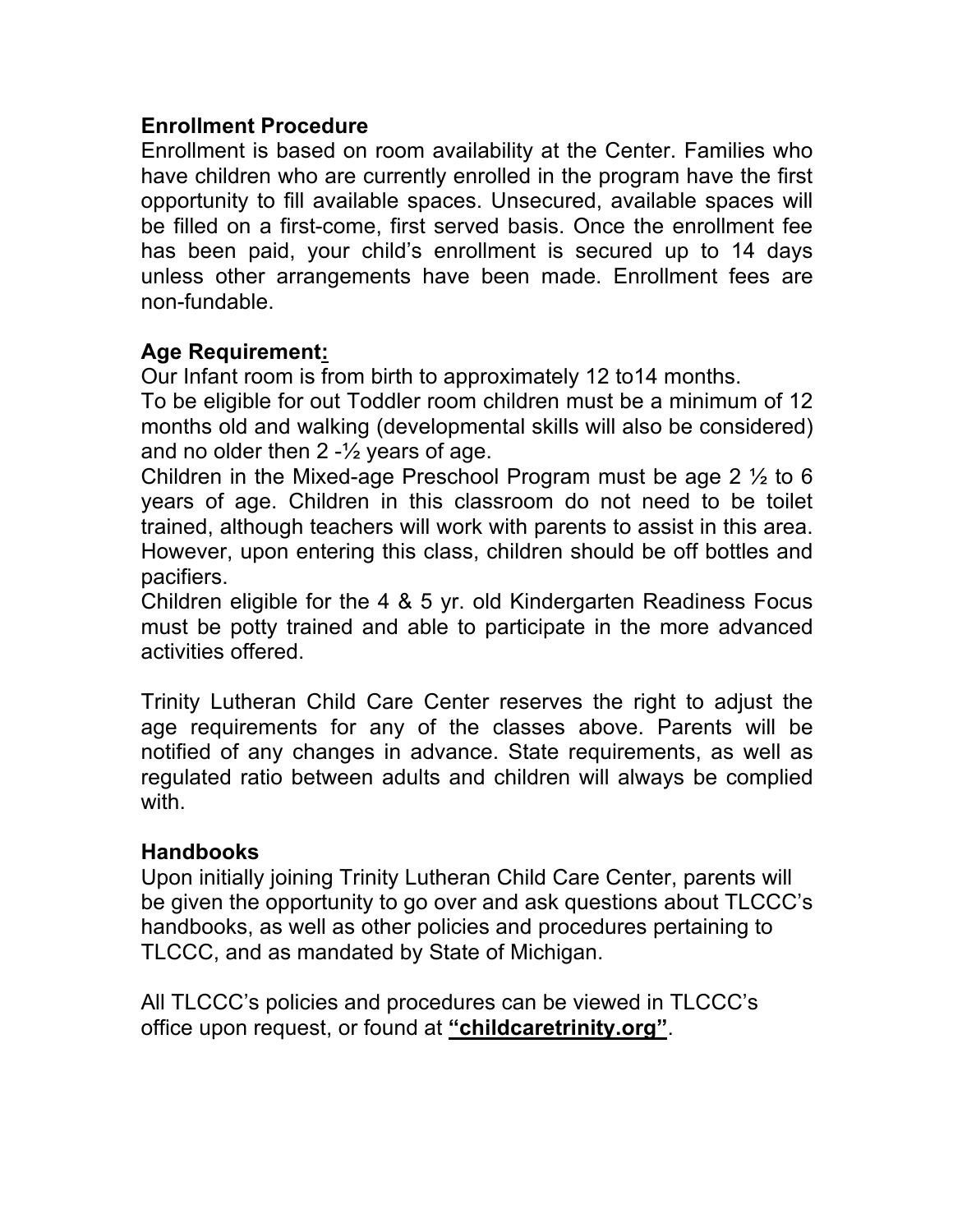The Center requires that all children, parents, and staff observe Center rules for the safety and well-being of all. We request parent's help their children understand and obey these rules.

### **Paperwork Requirements for Enrollment:**

The following records must be completed and on file before the first day of attendance;

- 1. Pre-enrollment forms
- 2. emergency card
- 3. Health Appraisal Sheet/Record of Immunization \*
- 4. Parent agreement
- 5. Signed field trip permission slips (Chapel)
- 6. Photo release
- 7. Food Services package

\* Copies of Immunization records must be on file the first day of attendance. Within 30 days of the first day, the Center's Health Appraisal Sheet must be completed and on file, or be attached to a Physician's Health Appraisal form that includes all necessary information.

It is important that the Center be informed of changes on any Child Care forms, especially Emergency Cards.

# **Waiting Lists:**

When the Center's program has reached full capacity, a waiting list will be established. Available slots will be filled on the basis of our current enrollment policy.

### **Immunization/Health Screenings**

The purpose of TLCCCs Health Plan on Immunizations and Health Screenings is to help teach TLCCC families and staff the importance of these services for good overall health. Immunizations are one of the most effective and scientifically proven measures to protect children and adults from harmful diseases. Health screening are a key part of an individual's overall health care. It can help identify concerns early. TLCCC administration will oversee records for staff and children in care annually to assure that they stay up to date and current. Families and staff will be informed if updates are needed, as well as be provided current educational materials on subjects such as, but not limited to Health screenings, local health care providers, age appropriate immunization schedules and milestones.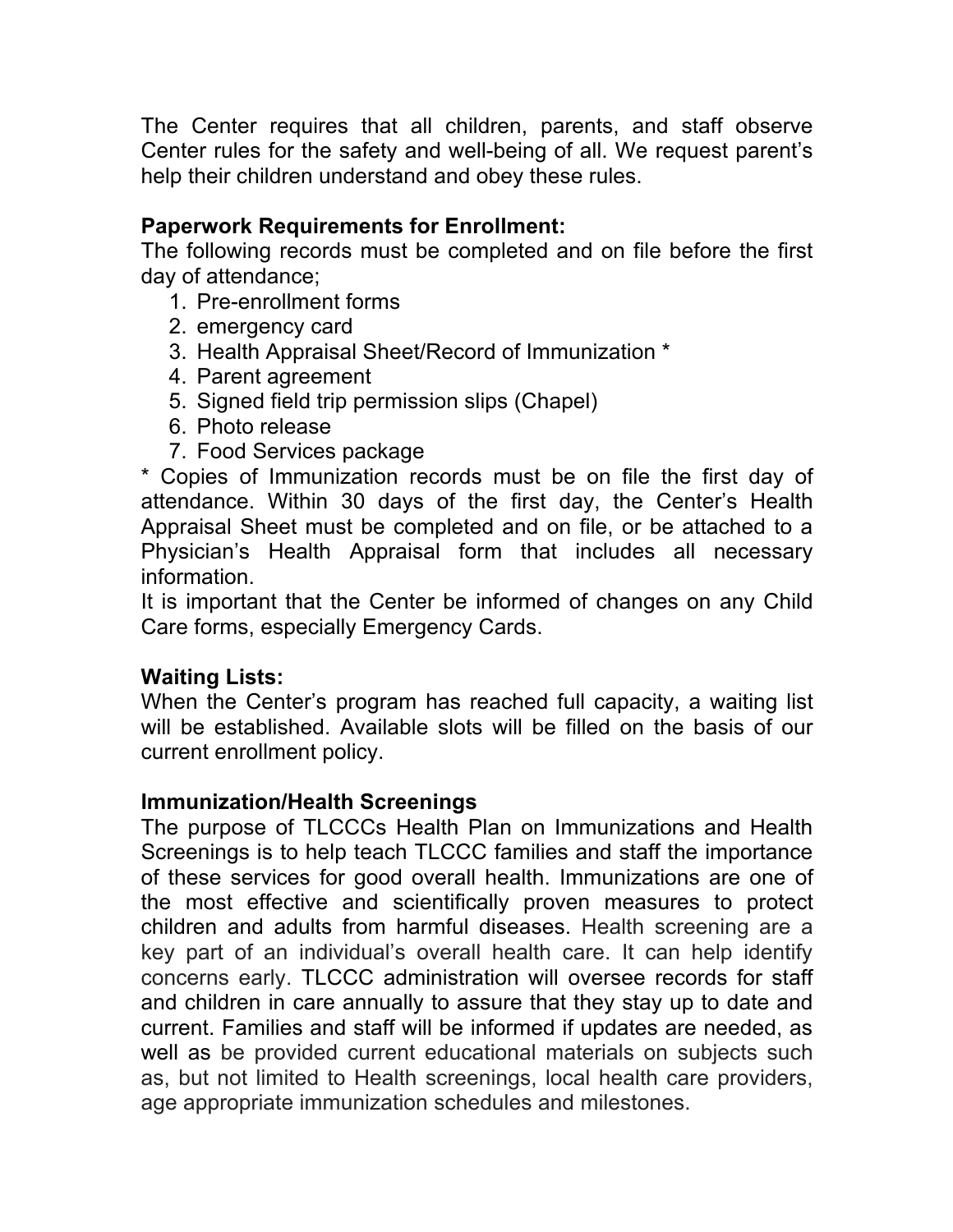Health Code requires all children who attend preschool programs or licensed childcare centers in Michigan to have a valid, up-to-date immunization record or a physician (MD/DO) signed State of Michigan Medical Contraindication Form. An Immunization Statement must be on file the first day of attendance. A child who fails to meet these immunization requirements shall not be admitted into the program. Immunizations shall be reported to the Michigan Department of Health and Human Services (MDHHS) for all children enrolled using the method established through the Michigan Care Improvement Registry (MCIR)

# **Program Plan**

Living the Christian faith is important at Trinity Lutheran Child Care Center. We believe it begins with the staff, flows into our interactions with the children and their families, and is reflexed through our daily activities. Classroom curriculums will be flexible and spontaneous within the framework of the daily schedule lending structure and security.

The program plan, as well as each age group's daily schedule, will be posted in all rooms. It will consist of a developmentally appropriate curriculum, which shall include all the following areas:

- (a) Physical Developmental, including small and large muscles.
- (b) Social Developmental, including communication skills.
- (c) Emotional Developmental, including positive self-concept
- (d)Intellectual Development, including not less than 30 minutes of developmentally appropriate emergent literacy activities.
- (e)Spiritual Development including devotions, bible story time, prayer and children chapel

Each Department consists of a Head Teacher, and depending on classroom numbers and needs, an assistant/caregiver or volunteer. Head Teachers are full time, and have received training appropriate to their environment. Assistants/caregivers can be either full time or part time. Trinity Lutheran Center and its staff will always operate in a manner that is conductive to the welfare or the children in our care and their families.

### **Infants**

The program for infants is designed to provide a safe, warm, nurturing environment where each child is regarded as one of God's special creations. Each child is assigned to a primary caregiver.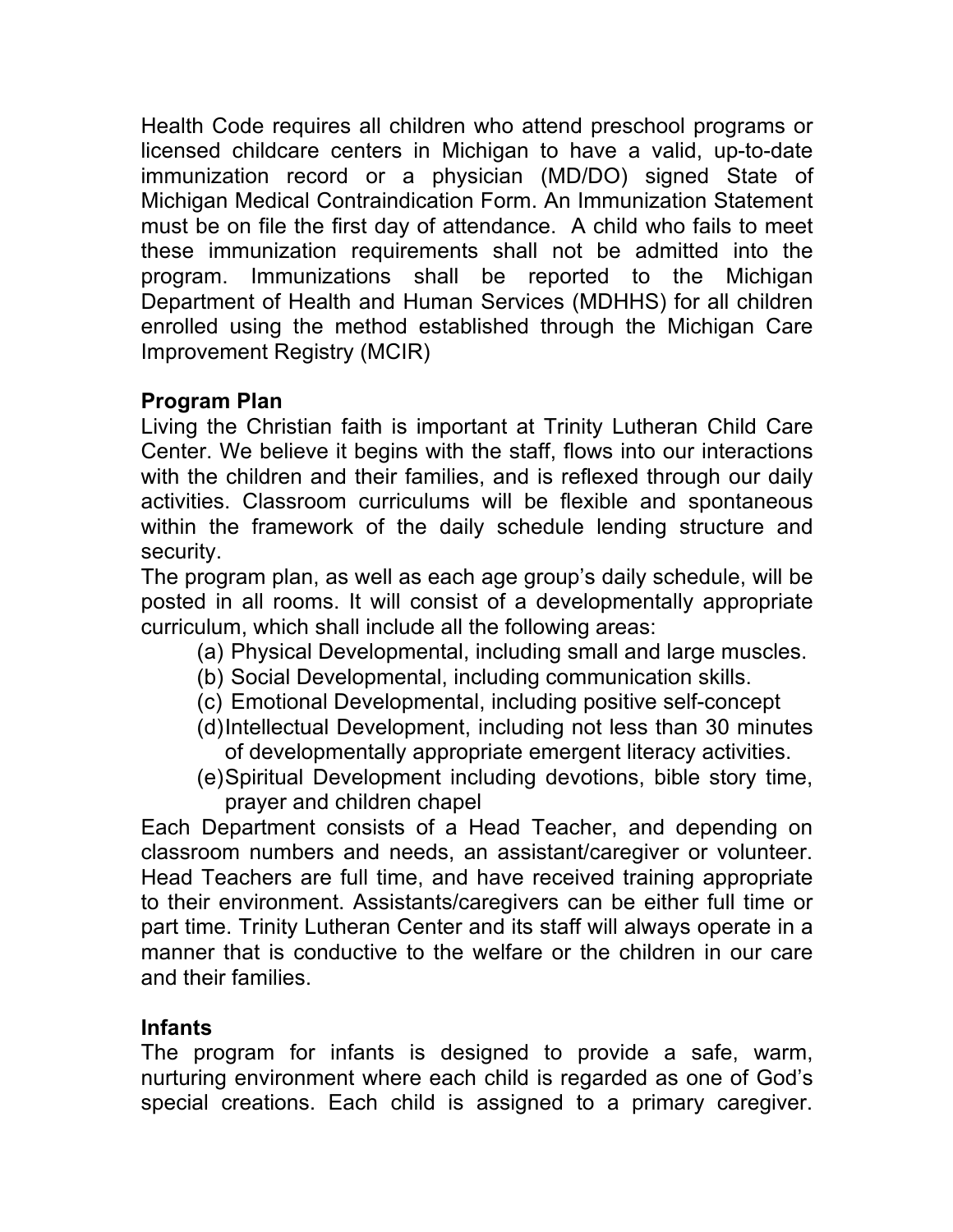Respectful, responsive caregiving will be the basis for building trusting relationships. Primary caregivers and Infant groups will be maintained at a 4 to 1 ratio. Caregivers and infant groups are posted within the room. Caregivers will hold infants while bottle-feeding. Information regarding feedings, diaper changes, napping, health and temperament will be recorded daily and sent home with parent. Caregivers will observe carefully to see that needs are met in a personal way. Infants will be placed to sleep in cribs only. Blankets may be used temporarily while holding and rocking baby, but not in cribs. Tummy-time will be directly supervised by staff. Swaddling is allowed for infants up to 2 months of age. Daily indoor, as well as outdoor experiences (weather allowing) will be planned for each infant individually, in order to offer challenges to meet the developmental needs unique to each of these little ones.

### **Toddlers**

The toddler program will provide a comfortable and stimulating environment that will encourage the independence and exploration for which this age group is known. Daily, they will be given the freedom to move, experience, and perfect the skills they process with emphasis on sensory perceptual skills, language development, large and small motor skills, indoor/outdoor play, as well as, opportunities for social- emotional development. Primary caregivers and Toddler groups will be maintained at a 4 to 1 ratio. Primary caregivers and toddler groups will be posted within the room. Information regarding meals, diaper changes or potty training schedules, napping, health and temperament will be recorded daily and sent home with parent.

### **Preschoolers**

Preschoolers will experience increased independence as they relate to peers through daily indoor and outdoor play in a setting that teachers have structured for age appropriateness, safety, positive guidance and educational enhancement. Children will have the opportunity to explore and discover through a variety of experiences in large and small muscle activities, pretend play, music, "writing" activities, construction play, art activities, cooking, science experiences and field trips. A dependable routine has been developed with enough flexibility to allow for spontaneity and "teachable moments". TLCCC believes that an atmosphere of love and forgiveness will help children know that Jesus cares for them,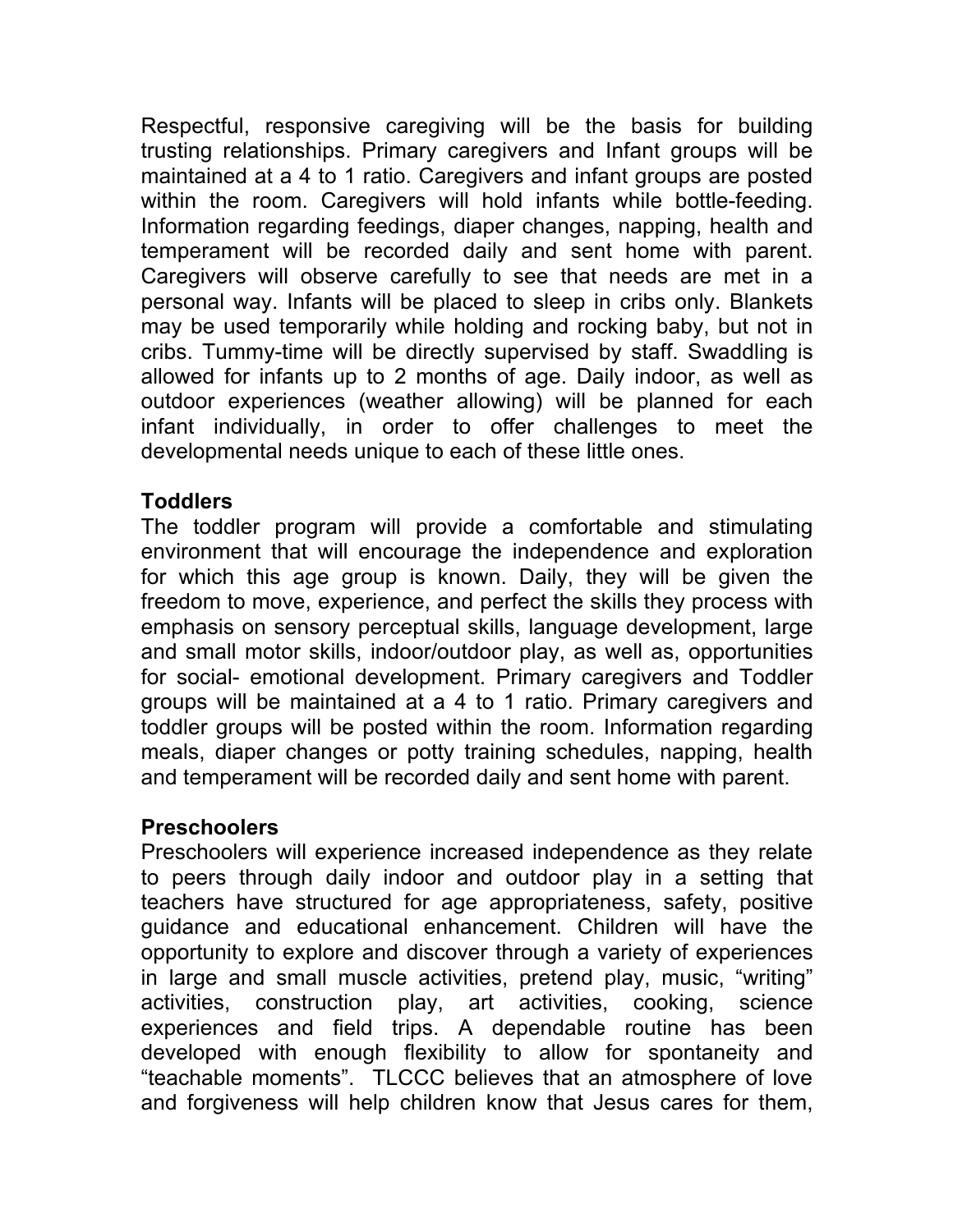and wants them to be part of His kingdom. Weekly lesson plans will be posted.

If needed, potty training schedules will be recorded daily and sent home with parent.

To also assist in our preschooler's transitions to primary school, annual hearing and vision screenings for 3 year olds and older will be hosted at Trinity Lutheran Child Care Center yearly. Times and dates will be posted for parent's convenience.

# **Kindergarten Readiness Focus**

Our Kindergarten Readiness Focus strives to provide a safe, nurturing environment for 4 & 5 yr. olds, where care and learning become a stimulating adventure. It is one of our goals to partner with parents in developing positive character -qualities for their children, our future generation.

Children eligible for this curriculum must be potty trained and able to participate in the more advanced activities offered. Through assessments and observations, the Head Teacher will assure that children are ready for the specialized focus. The curriculum offered is age appropriate, challenges individuals, and provides a learning- rich environment that fosters the skills needed for Kindergarten. Focuses will include, but are not limited to:

- Fostering an enthusiasm towards learning
- Solid oral-language skills
- Instructions that encourage the ability to listen
- Encouraging independence
- The ability to play well with others
- Basic counting, pattern and sorting skills
- Strong fine-motor skills
- Basic letter and number recognition

# **Special needs and Cultural Competence Plan**

The purpose of TLCCCs Special need and Cultural Competence Plan is to assure that all lesson plans and classroom experiences be developed with a goal towards safety, encouraging growth and development, as well as inspiring children to learn about other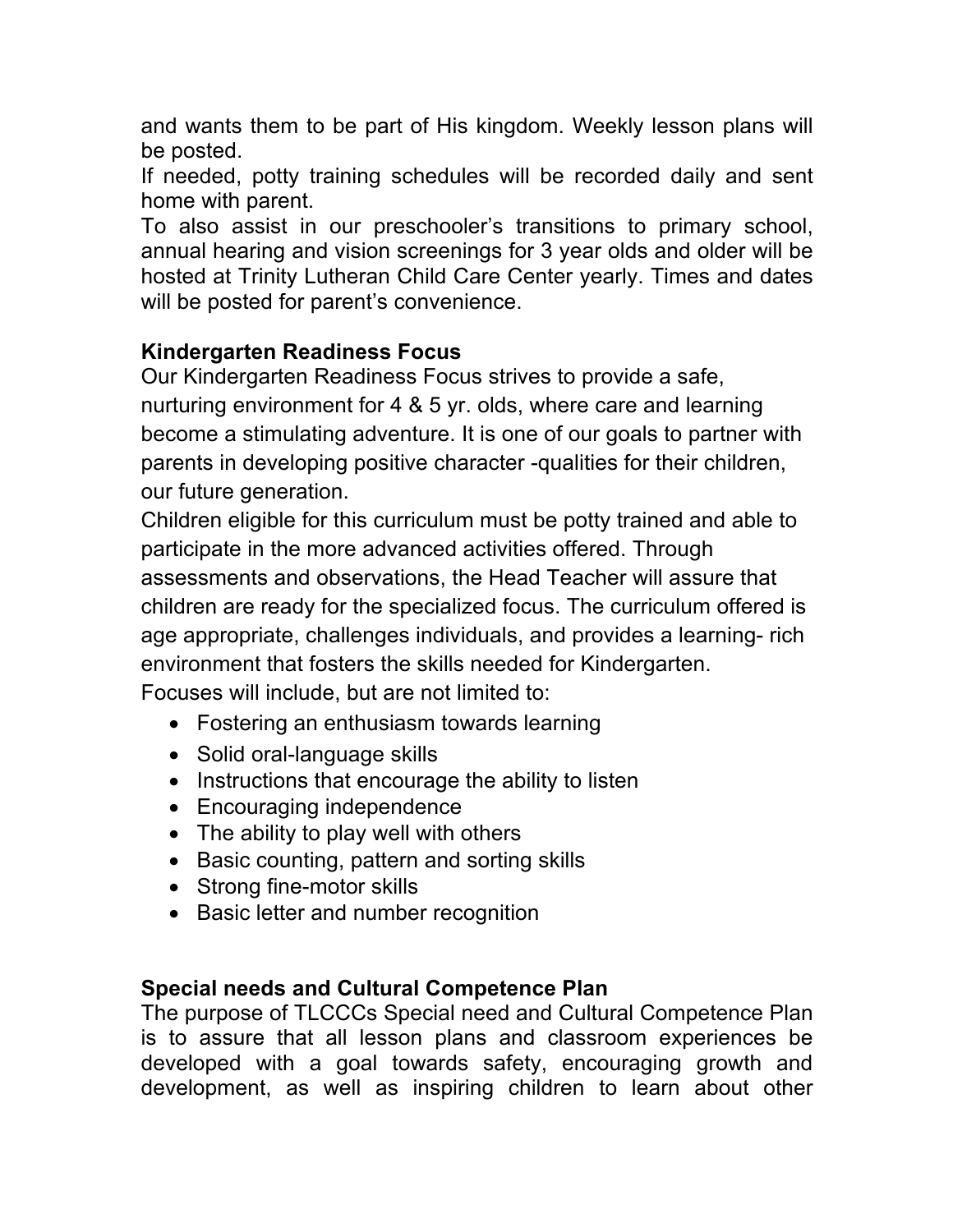cultures. TLCCC believes this is part of an important foundation in fostering and encourage respect and self-worth.

TLCCC recognizes that a Cultural Competence plan is crucial to ensuring that all children, families and staff have a sense of strong cultural identity and belonging. To assure that TLCCC continues to meet the needs of children, families and staff in our Center, classroom lesson plans and parent/teacher communication will reflect the language, custom and values present in our Center. Children will be encouraged to share their own unique traditions through such mediums as food, music, language and literature.

Trinity Lutheran Child Care Center strives to provide a program that allows children with special needs to participate fully and works with family members and other Educational Support Workers to assure a safe, positive, learning environment for all. If necessary, Individual educational plans will be developed and incorporated into the classroom lesson plans. When required, or upon the parent's request, Trinity Lutheran Child Care Center will collaborate with other programs, such as, but not limited to, Early On or ISD, to assure that the children in our care receive the best possible education and/or a smooth transition.

**Please note**: As part of Trinity Lutheran's educational program plan, teachers use observational records and developmental check lists to gage potential developmental delays, as well as to make sure that room lesson plans are meeting all needs. These records and reports will be shared with the parent(s) at completion and during conferences and daily progress reports. If at any time a parent would like to discuss their child's educational and growth assessment, a conference with the Head Teacher and the Director will be arranged. All referrals, communications and documentation will always remain confidential.

### **Children's Chapel**

Children's Chapel is very age appropriate and has been carefully planned to include toddlers and preschoolers. Our Chapel time is once a week, traditionally in the A.M. Children and teachers meet in the Chapel and sit on the carpeted area in front of the church (circle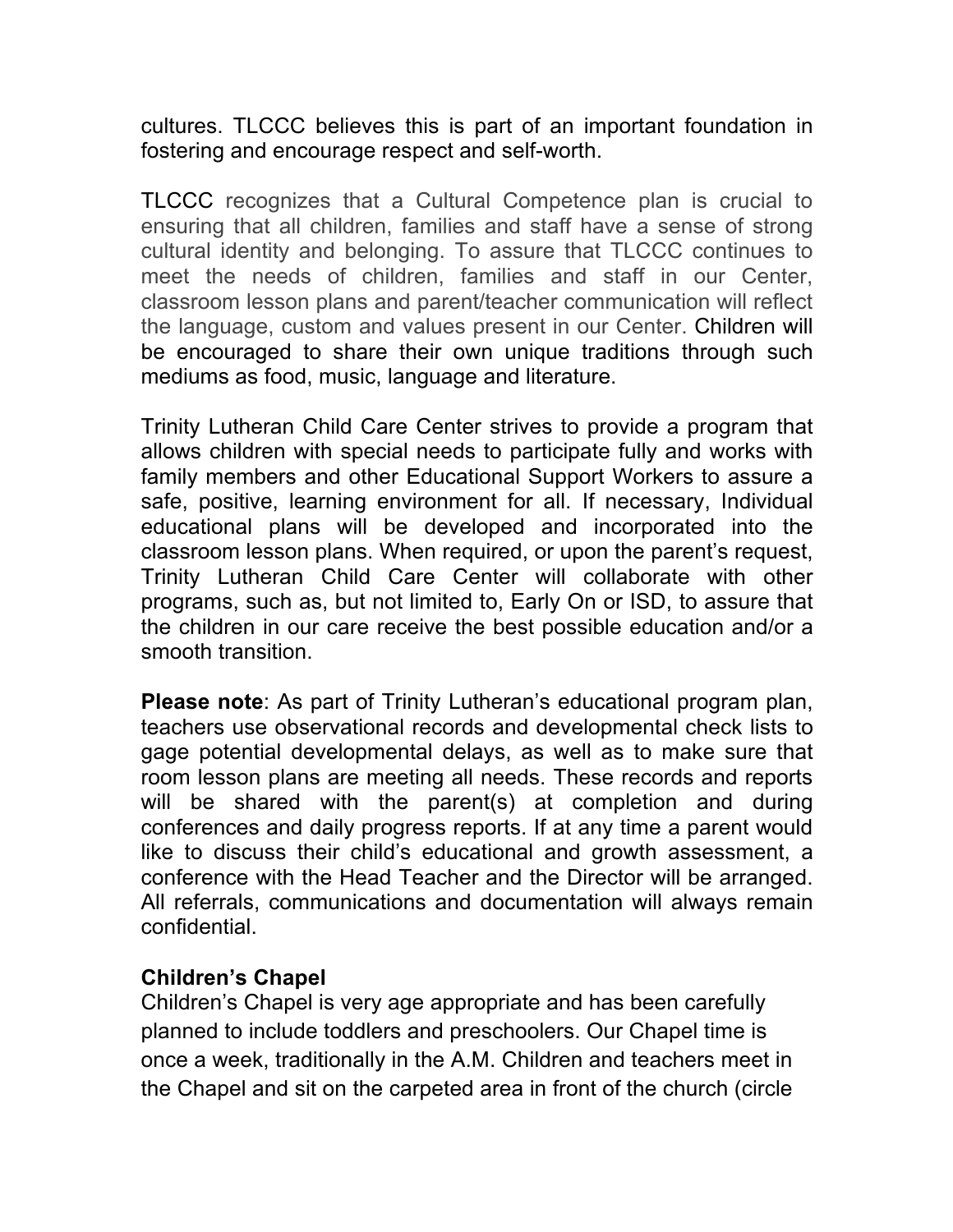time formation). This is to make the experience very positive and incorporate the philosophy that children learn more through touch, interaction, movement and songs. Children's Chapel begins with a song that focuses attention on Our Savior and the Devotion study to come. The goal is to make the environment loving, safe and friendly so that learning may follow. The bible lesson is taught by the Director or assigned individual. The bible lessons are introduced in a way that children can relate to. The experience is approximately 20 minutes long.

The Children's Chapel time is always planned around programs such as Mother's, Father's, and Grandparent's Day celebrations. This is so that families can see and experience what their children are learning

# **Communication**

#### **Daily/Weekly Reports & Newsletter Family/Child Information**

Proper communication between our parents and the teachers and staff of TLCCC is extremely important. Teachers will be sending home information on a regular basis. Infant and toddler parents will receive daily reports. You are welcome to call to arrange a meeting with your child's teacher--even just to become better acquainted! Concerns about any aspect of our program, or your child's care, may be expressed to the Center Director. Each child is provided with a cubby. Families with two households will be provided any communication each. Please check your child's cubby daily for notes, newsletters and daily reports. Remember to communicate in writing any changes in your child's schedule. We must be informed, in writing, regarding any changes in the person picking up your child. You may add or delete names of authorized adults allowed to pick-up your child on the Child Information Record.

Our main office must be informed of any of the following changes: • address and/or phone numbers, or e-mail address

- parent/guardian employment,
- health/immunizations up-dates, or;

• other pertinent information related to your child.

In addition, if you are a family that uses English as a second language we will make an effort to communicate to you in your chosen language if requested.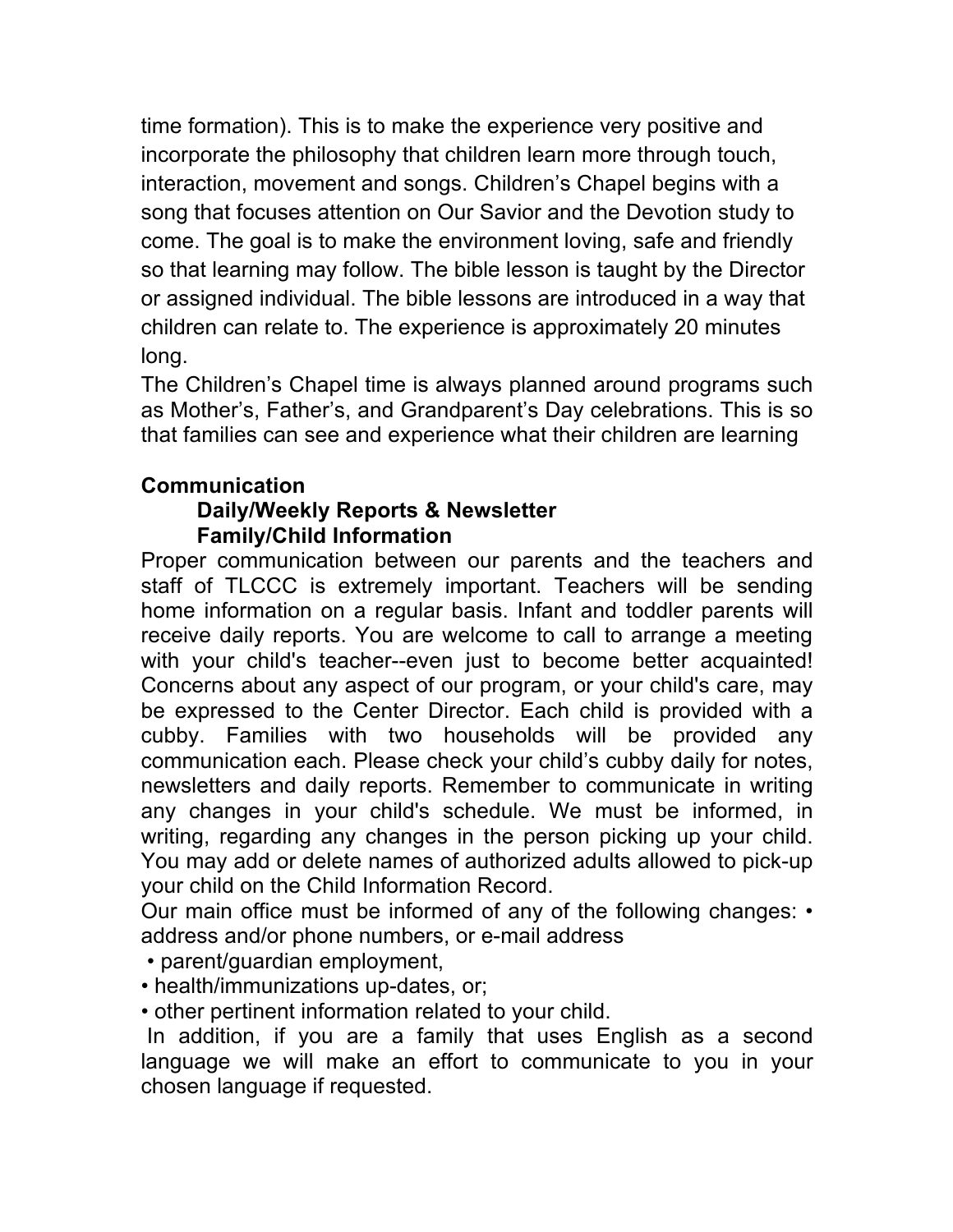# **Confidentiality**

Each family has the right to confidentiality. TLCCC keeps certain information on file regarding children and families that may be considered personal in nature. We maintain this information in confidence and do not discuss or release it to persons outside of TLCCC unless written permission has been obtained from the parent(s).

# **Staff and Volunteer Requirements**

### **Comprehensive Background Checks-Staff and Unsupervised Volunteers**

Before hiring or unsupervised volunteering and before contact with children in care, all potential child care staff will have a completed public sex offender registry search as well as a comprehensive background check.

# **Staff Health Requirement**

a report signed by a licensed physician/health official, will be submitted stating that the each child care staff member or supervised/unsupervised volunteers who has contact with children at least 4 hours per week for more than 2 consecutive weeks is free from communicable tuberculosis (TB).

# **Staff Orientation Training**

Before caring for children, childcare staff members and unsupervised volunteers shall have orientation training that includes information about infant safe sleep, caring for infant and toddlers, the prevention of shaken baby syndrome, abusive head trauma, child maltreatment, and recognition and reporting of child abuse and neglect.

Within 90 days of being hired, or the first day as an unsupervised volunteer, all staff members and unsupervised volunteers who work directly with children shall participate in orientation training. Training will consist of, but not be limited to:

- Administration of medication.
- Licensing rules and regulations
- Center policies and practices, Chain of Command
- Prevention of and response to emergencies due to food and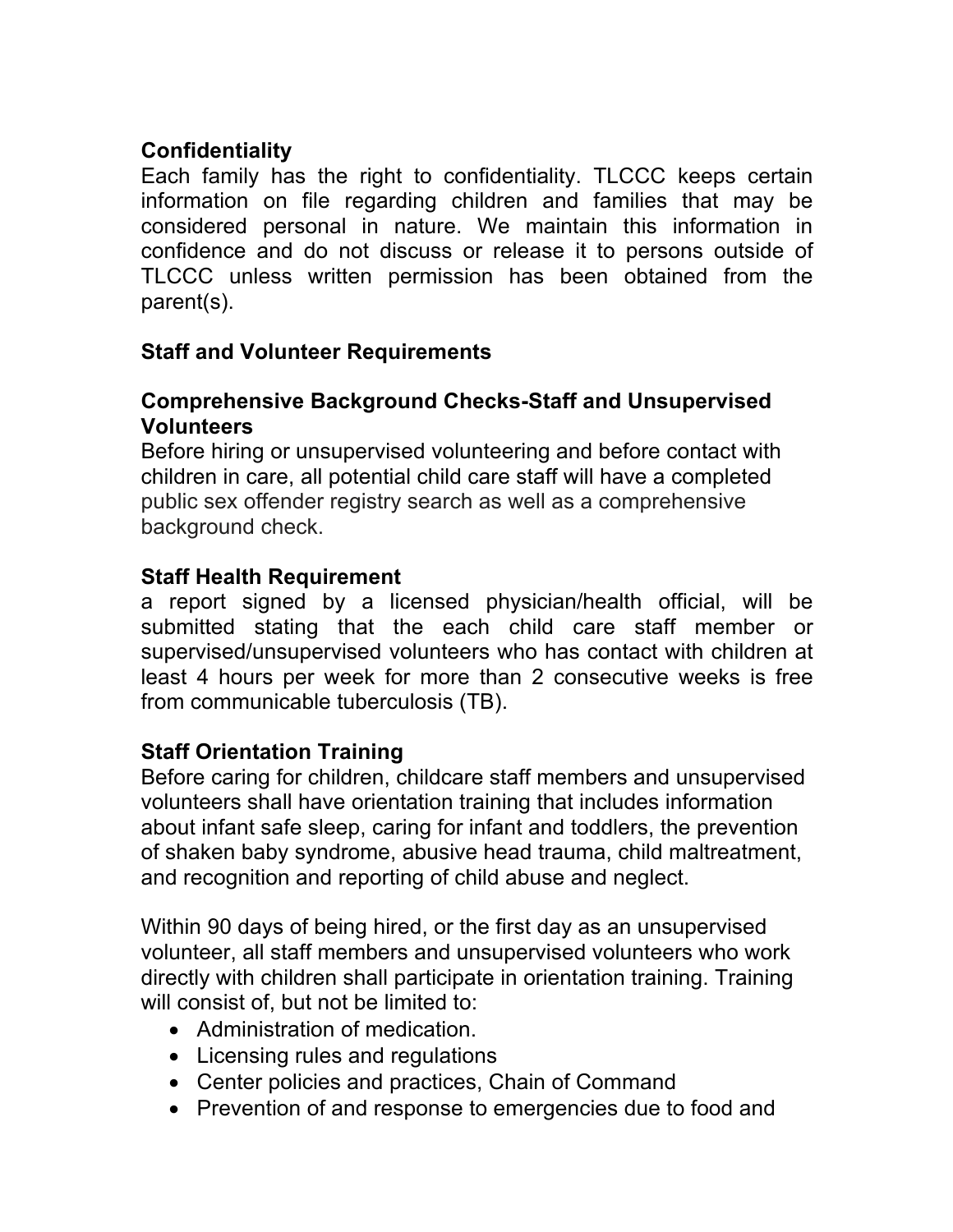allergic reactions, including CACFP and Food Program

- Prevention and control of infectious disease training, including immunizations.
- Building and physical premises safety.
- Emergency preparedness and response planning.
- Handling and storage of hazardous materials and appropriate disposal of bio-contaminants.
- Child development.
- Individuals rights to be free from sexual harassment and other discrimination

# **Annual Staff Training Plan**

All childcare staff members who work directly with children shall complete a minimum of 16 clock hours of professional development annually on topics relevant to job responsibilities that include, but are not limited to, any of the following subjects:

- Updated information on Licensing rules
- Updated information and refreshers on subjects covered in orientation
- Health and Safety
- Child care center administrative rules.
- Refreshers on infant safe sleep, the prevention of shaken baby syndrome, abusive head trauma, child maltreatment, and recognition and reporting of child abuse and neglect
- Program Management
- CACFP and Food Program 2x a year
- Child development, Teaching and Learning, including Observation, Documentation, assessment, Interactions and guidance.
- Family and Community Collaboration
- First Aid, CPR Refresher
- Emergency preparedness and response planning. \*Each childcare staff member shall be trained at least twice a year on their duties and responsibilities for all emergency procedures listed in TLCCC's Emergency Preparedness Plan.

# **Supervised Volunteers**

A supervised volunteer shall not have unsupervised contact with children in care. A staff member will always have line-of-sight vision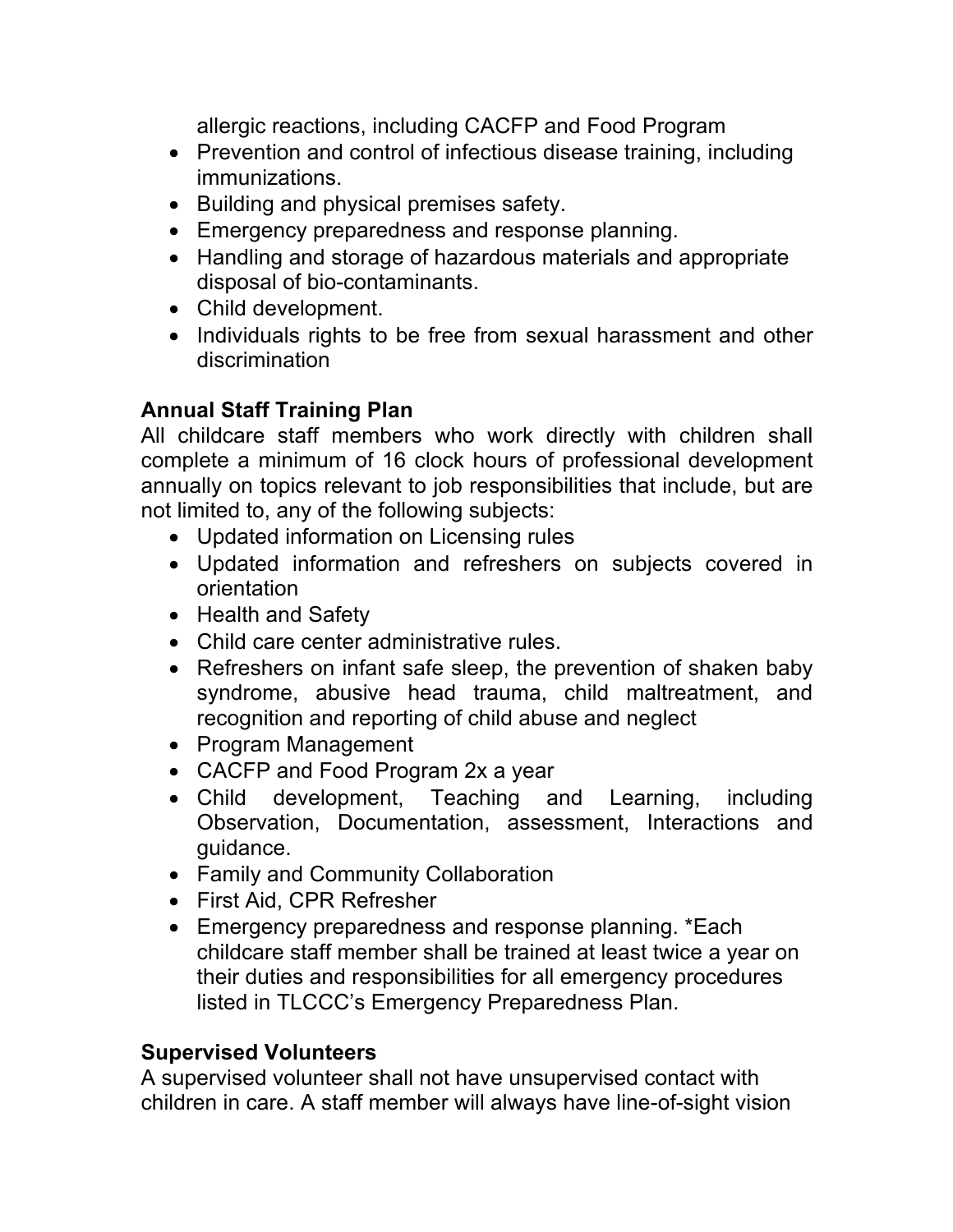on a supervised volunteer. Supervised volunteers will work under the guidance of a Center staff member.

Before volunteering and before contact with children in care, all potential child care staff will have a completed public sex offender registry search as well as a State Police records check.

Note: individuals listed on the pubic sex offender's registry cannot have contact with children in care.

### **Parent Volunteers (Supervised Volunteers)**

You, the parents are the most significant people in your child's life providing the love, security, and teaching necessary to live and function in our world. TLCCC, for your child, is an extension of that security base, expanding and enriching their lives. Therefore, we believe that opportunities must be provided so that parents can be actively involved in their child's first school experiences.

The most important aspect of parent participation is the positive attitude you have towards learning and your child's school experience. You can show this by taking a genuine interest in his/her activities and projects, asking questions, displaying art work at home or at the office, repeating a project or recipe, or just talking with your child about things that interest him/her.

Please take advantage of the chance to come to the Center and have FUN with your child! Parents are always welcome to Center and church events.

Trinity Lutheran Child Care Center cares about the opinions of our parent. If you would like a copy of our yearly Staff Training Plan, or to make a suggestion on possible training for our staff and volunteers, please see the Center's Director

### **Parent Participation Policy**

Parent volunteers will work under the supervision and guidance of a Center staff member at all times. A staff member will always have line-of-sight vision on a supervised volunteer.

Parents volunteering at Center or Church events will never be left alone with children in care other than their own. Parent volunteers will not be allowed to take children from the Center other their own, unless previously arranged and authorized on a child's Emergency Card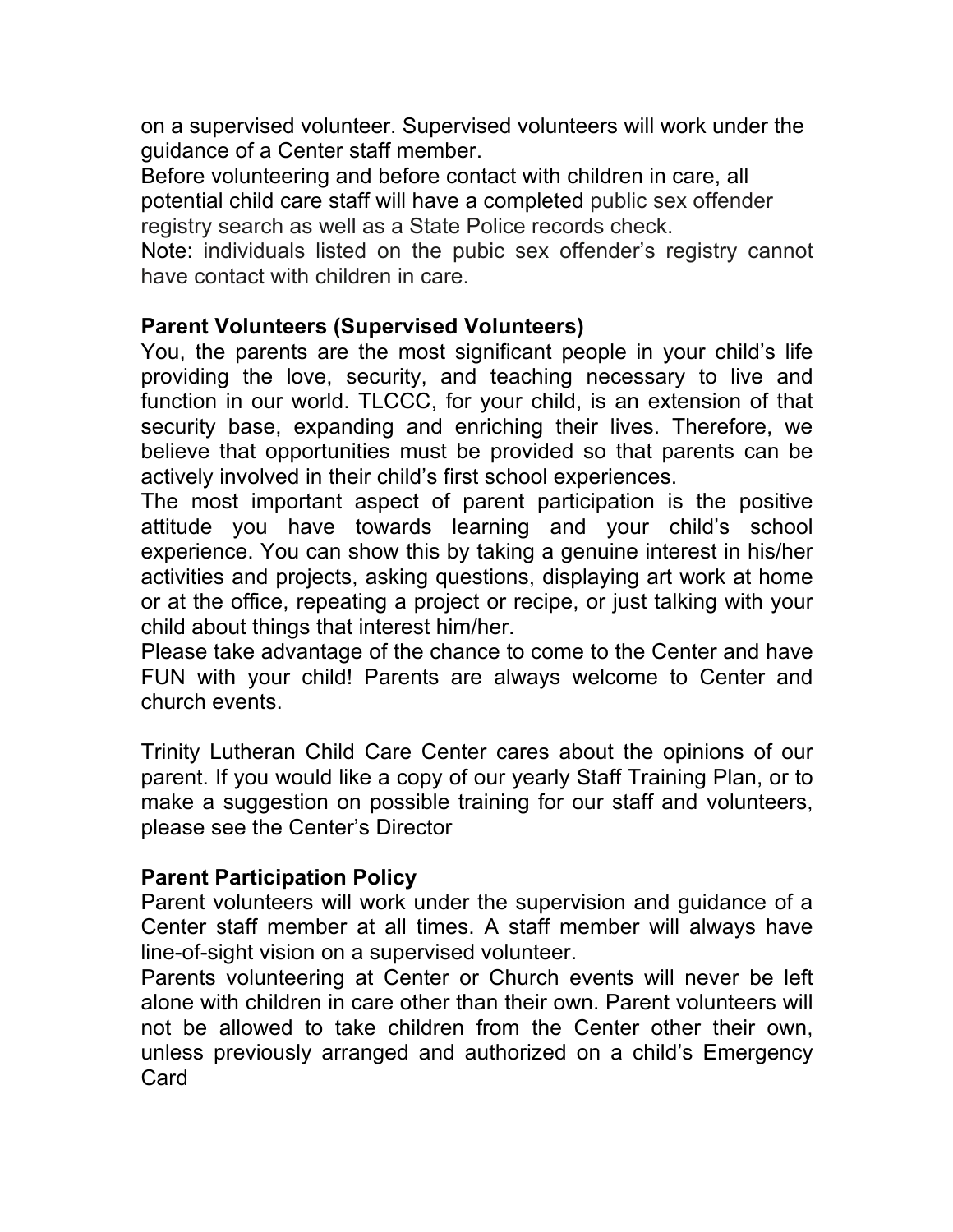# **Nutrition/Food Service Plan**

The purpose of the Nutrition/Food Plan is to teach good eating habits, as well as provide healthy, nutritious food to TLCCC children while in care. These goals will be accomplished through classroom activities such as cooking projects, and through partnerships with other agencies such as CAFSP and the Garden Project/Food Bank. Good nutrition is vital to children's overall development and well-being. In an effort to provide the best possible nutrition environment for the children in our facility, TLCCC has developed the following childcare nutrition policies to encourage the development of good eating habits that will last a lifetime.

All parents must complete the necessary paperwork as mandated by the Child and Adult Food Service Program upon entry to TLCCC.

USDA is an equal opportunity provider, employer, and lender.

Trinity Lutheran Child Care Center is "peanut-free"

Food served by the Center shall be of sufficient quantity and nutritional quality to meet the age-appropriate dietary needs of the children we serve. The Center's menus meet the requirements of the Child Care Food Program, as administered by the Department of Education. Menus are Planned, dated and a copy posted in each classroom room and on the Parents Board by the Infant room. A copy of the monthly lunch/snack menu will also be sent home at the beginning of every month. Note: If changes need to be made to the menus, substitutions will be noted on the menus posted on the Parent's Board

All children are served the same meals, regardless of race, sex, color, religion, handicap, or national origin; there is no discrimination in the course of food service.

### **Food Allergies**

Should a child have food allergies, or other medical conditions that calls for food substitution, a medical waiver signed by a Doctor, Nurse of a Dietician must be on file.

Please always notify the Center immediately of any food allergies or conditions that your child may have.

Our eating schedules are as follows:

Ø **Infants** Breakfast 6:30- 7:15 A.M. snack 8:30-9:00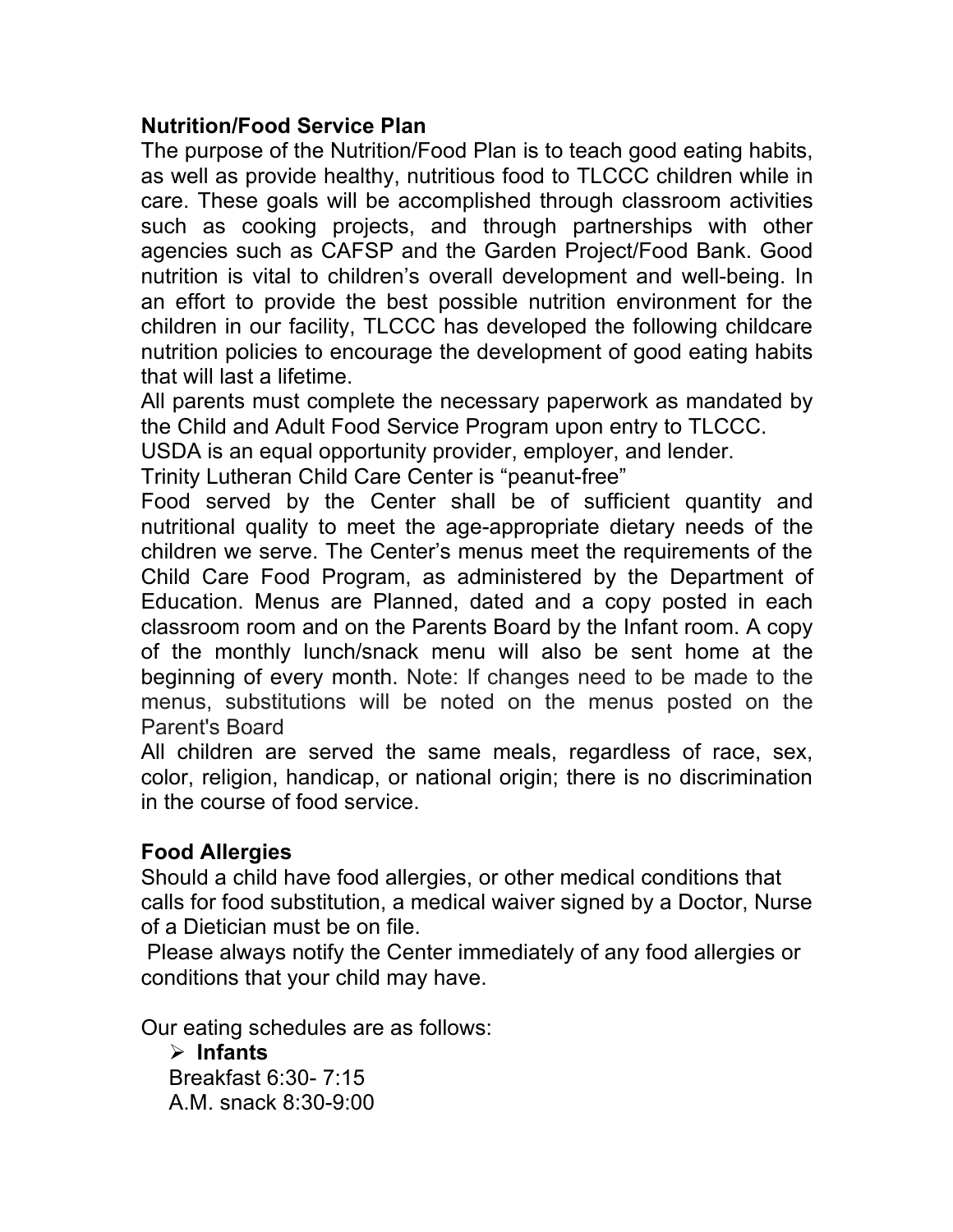Lunch 11:15-12:00 P.M. snack 2:15-2:30

# Ø **Toddlers**

Breakfast 6:30- 7:15 A.M. snack 8:30-9:00 Lunch 11:15-12:00 P.M. snack 2:30-3:00

# Ø **Preschool & Pre-k**

Breakfast 6:30- 7:15 A.M. snack 8:30-9:00 Lunch 11:30-12:15 P.M. snack 2:30-3:00

# **Lunchtime count**

Lunch counts are taking daily at 10:00 A.M. If your child is going to be late or absent, please call the school and let us know. If your child arrives after 10:00 am, and no call was made to the school, they will be given an alternative lunch (example: sandwich, fruit & vegetable) Any unclaimed meals will be thrown away at the end of the designated mealtime. Lunches and snacks will not be saved.

# **Discipline Policy**

# **Discipline Procedures:**

The word discipline goes back to the word disciple or follower. Children want to be like us and they will follow our example. With this in mind, we must look to our response of undesirable behavior on the part of a child. When we talk about discipline, we are talking about encouraging self-control, self-direction, self-esteem, and cooperation. Discipline will be provided in the form of positive guidance. The following techniques will be used:

- 1. Expectations will be stated clearly and specifically. They will be posted around the Center and reinforced verbally.
- 2. Offering appropriate choices and reflecting the child's feelings will redirect potential problem situation.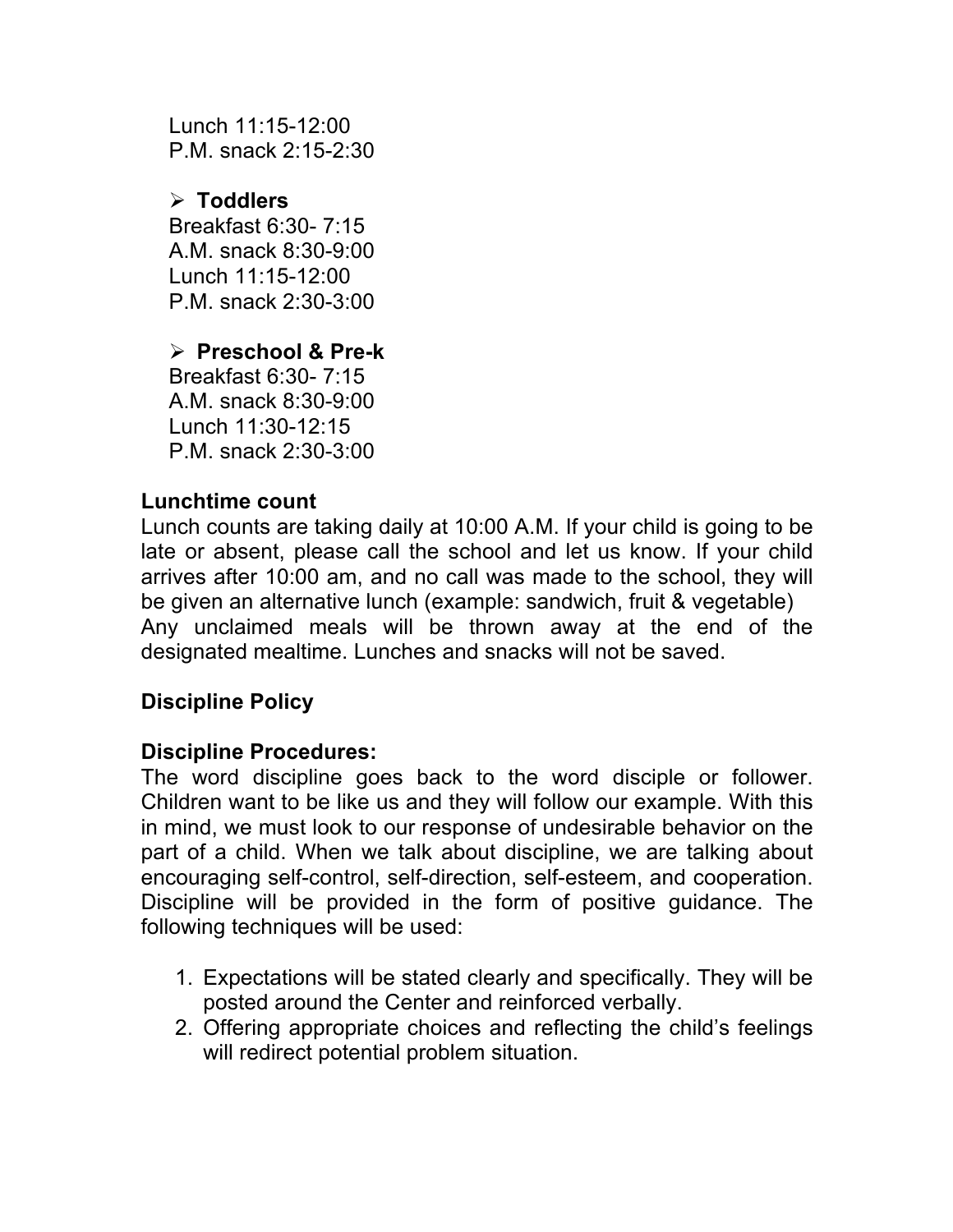- 3. When the situation warrants, positive behavior will be reinforced and encouraged by offering such incentives as stickers, stamps and "good behavior" charts.
- 4. Inappropriate behavior will be responded to in a positive way. Reasons why a behavior is inappropriate will be presented, and alternative behaviors will be suggested.
- 5. Limits will be enforced with a related consequence. Time-out will not be used on children under 3 years of age. Time out will not be for more than one minute per child
- 6. Staff will help children problem-solve disputes.
- 7. Supervised activities, away from the class will be initiated when other efforts to guide the children are not sufficient. \* Also see "Biting".
- 8. Children will be assured of their forgiveness in Christ.

The teachers will respect the rights of each individual. We cannot allow any child to physically or emotionally harm another individual or themselves. If a child is involved in an aggressive situation, staff will use positive redirection; assisting the child in removing themselves from the situation and encouraging the child to participate in another activity. Non-severe discipline or restraint that is reasonably necessary, based on the child's development, and that is preventative in letting a child harm themselves, others or property, may be used. The safety of all the children will be ensured and the teachers will provide necessary supervision.

Trinity Lutheran has a "No Tolerance Policy" for the use of any physical, mental or emotional punishment as a disciplinary action. All of the following means of punishment are prohibited: Hitting, spanking, shaking, biting, pinching, or inflicting other forms of corporal punishment. Placing any substances in a child's mouth, including but not limited to, soap, hot sauce, or vinegar. Restricting a child's movement by binding or tying him or her. Inflicting mental or emotional punishment, such as humiliating, shaming, or threatening a child. Depriving a child of meals, snacks, rest, or necessary toilet use. Excluding a child from outdoor play or other gross motor activities. Excluding a child from daily learning experiences. Confining a child in an enclosed area, such as a closet, locked room, box, or similar enclosure.

# **Dismissal Due to a Child's Behavior**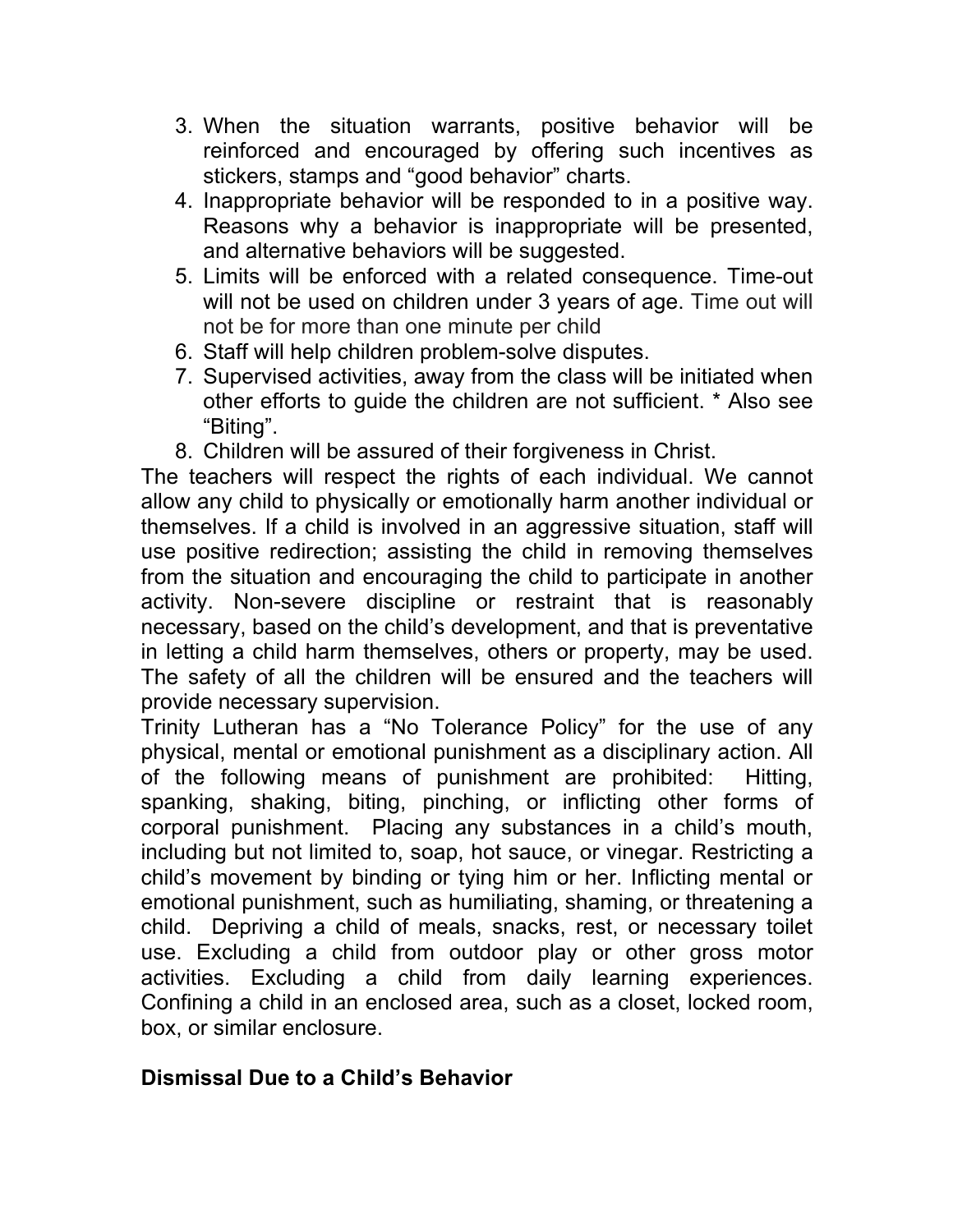If the Center determines a child's disruptive behavior is potentially harmful to other children, or that such behavior is beyond the abilities of the Center's staff to properly care for that child, then dismissal of that child may be in order. The Center reserves the right to dis-enroll a child at any time with or without the completion of some or all of these steps.

- 1. The parent or guardian will be contacted and the situation with the child will be discussed, including requests for parental assistance.
- 2. If the behavior continues, a conference would be set up between the parent or guardian, teacher and representatives of the Center. The conference would include discussions regarding possible corrective action. Additional conferences may be necessary.
- 3. If the Center staff determines that the child's behavior cannot be modified or if it is beyond their abilities to properly care for that child, the child will be dismissed from Trinity Lutheran Child Care Center with or without extended notice.

# **Disruptive or Hurtful Behavior Exclusion Policy**

TLCCC's teachers, as well as the Director, communicate with parents daily. In the event that all efforts to help a child curb behavior that is disruptive or hurtful to others have failed, parents will be informed that with the next behavior infraction:

- 1. The parent will be called and asked to pick-up the child
- 2. An additional incident will result in a three-day exclusion from the Center.
- 3. The next infraction will result in a two-week exclusion from the Center.
- 4. Any additional problems will result in dismissal from the Center.

 Please understand that Trinity Lutheran Child Care Center views each child in our care as a unique creation of God whom we love because He first loved us. (*I John 4:19)* It is therefore our intention to protect the children in our care while we offer educational support to the child with behavioral difficulties.

We regard parents/staff communication as critical in problem solving of this kind.

# **Health/Safety Policy**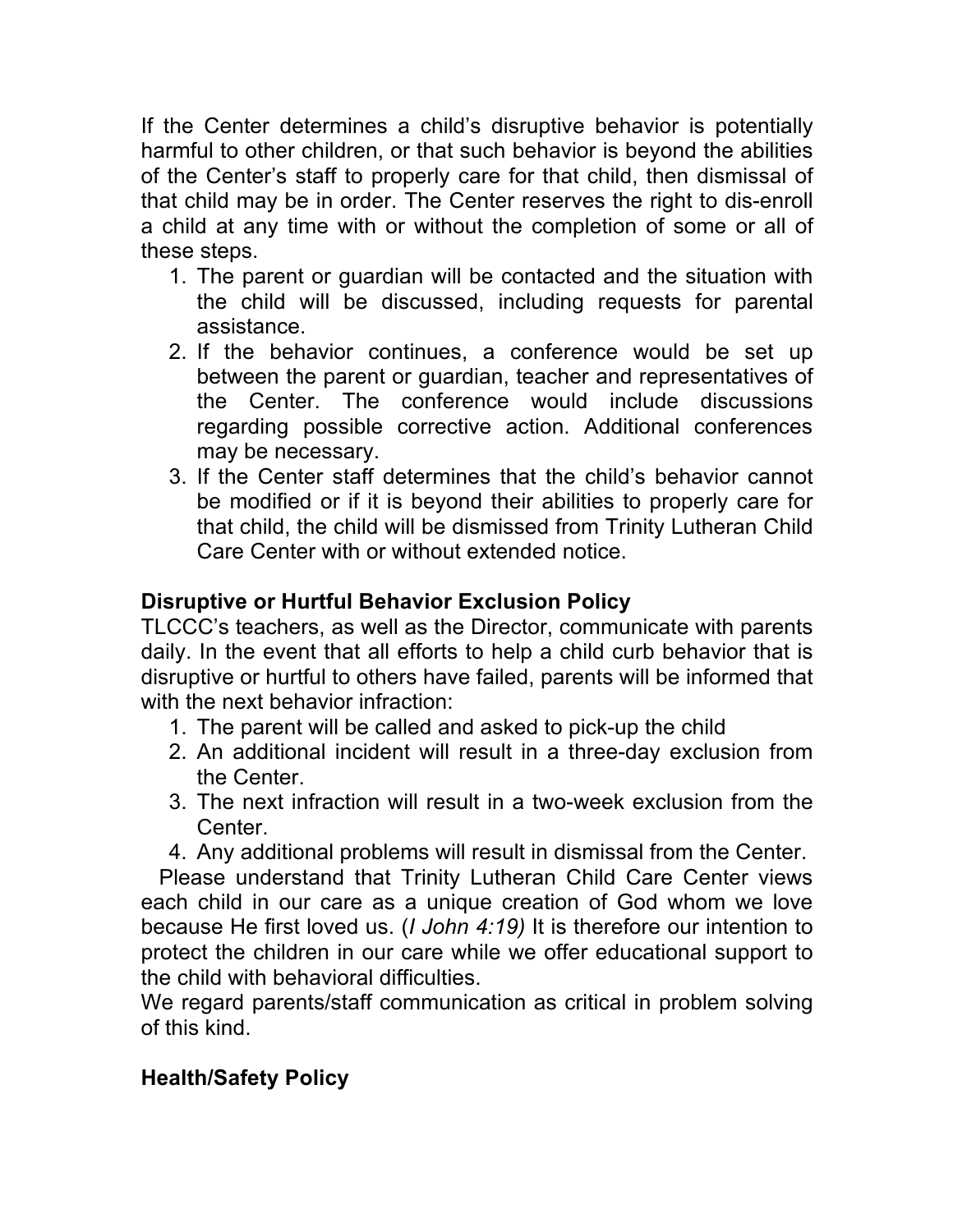# **Exclusion of Children, Staff or Volunteers From Care**

For health reasons, we reserve the right to exclude children, Staff or Volunteers from the Center who are infectious or too ill to remain around others.

The following includes some of the criteria used to determine when it is necessary for an individual to be excluded from the Center due to illness:

- 1. A fever is present, orally or under the arm, above 100.5 degrees.
- 2. Any vomiting
- 3. Continuous Diarrhea (\* Parents will be notified after 2 diarrhea /B.M.s. Child will be sent home after 3)
- 4. Any discharge (conjunctivitis is extremely contagious)
- 5. Any identified rash

### **When A Child, Staff Member or Volunteer Becomes Sick At The Center**

The following procedures will be used to determine exclusion due to illness while at the Center.

- 1. An attempt to determine the nature and extent of the illness will be made. A fever above 100.5 degrees, taken under the arm, is sufficient reason to determine exclusion due to illness. A Sick Child Report will be made for children and sent with them at pick up.
- 2. If it is determined that the individual is ill to the degree that they should not remain around others, the individual will be moved as soon as possible.

\*If the individual is a child, they will be taken to an unoccupied section of the room. The child will stay under the care of a Center Staff member until pick up. Every means will be made to assure the child's comfort and safety.

# **When A Child, Staff Member or Volunteer Can Return**

The following are guidelines to determine when a Child is well enough to return to the Center:

- 1. The 'Return Date" has been observed **and** one of the following:
- 2. Symptoms or fever have not been present for 24 hrs. **without** the use of Tylenol or other medication.
- 3. The child is on antibiotics or other medication for 24 hrs. (see "**Medication given at the Center"**)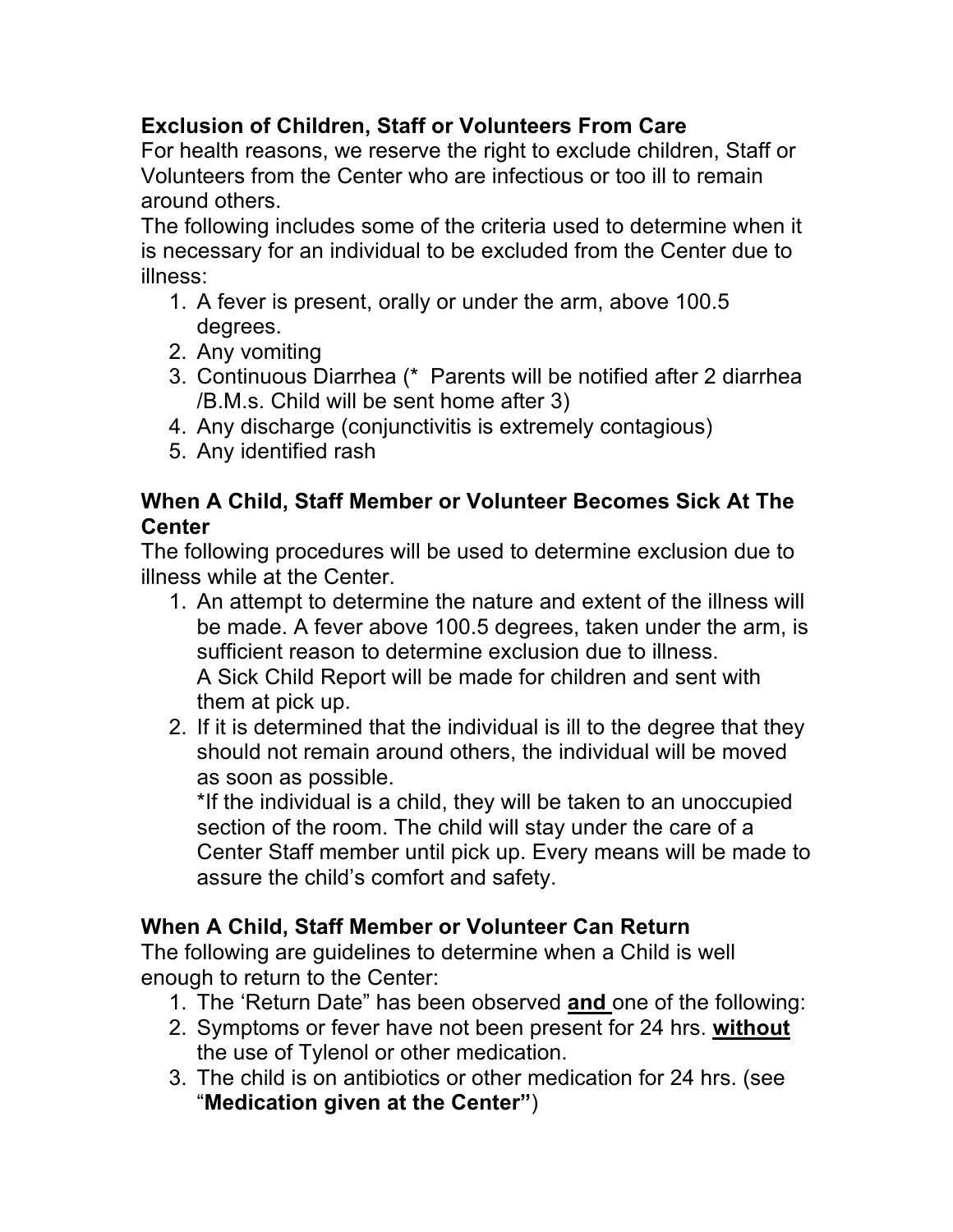- 4. Eye discharge has eased or medication has been given as mentioned in #3
- 5. The rash has subsided or a physician states in writing that the rash is not contagious.

The following are guidelines to determine when or Staff & Volunteersis well enough to return to the Center:

Individuals may return to work after being system free for 24 hours or with a Doctor's note.

### **Communicable Diseases**

If a Staff Member, Volunteer or Parent/child should developed a communicable disease or experience other conditions that may be contagious (i.e. pink eye, chicken pox, head lice, etc.) Please contact the Center at once. Sanitation procedures will be taken by the Center immediately. If exposure has been determined within the Center, All parents, staff & volunteers will be notified of the occurrence. All communicable diseases infecting the Center will be reported to the Ingham County Health Department.

# **Medication Given At The Center**

The staff can administer medication to children attending the Center under the following guidelines from the State of Michigan:

- 1. Children must not be infectious according to the guidelines listed above.
- 2. A medicine permission slip completely filled out by the child's parent or legal guardian must be on hand before any medication may be given.
- 3. All medicines will be given at the time and with the dose specified on the medicine container. A written record will be kept.
- 4. **Medicine Must be in its Original Container** and stored either in the refrigerator or out of children's reach. Staff will not distribute medication to children that is in a container other than the original container. Unused medicine will be returned to the parent.
- 5. **Tylenol** (only for teething or pain. **Not** for fever) **administered to children under age two** will need a doctor's note with dosage and times to be administered since dosage charts on medicine bottle usually indicates to contact your physician. Tylenol can be given **to children**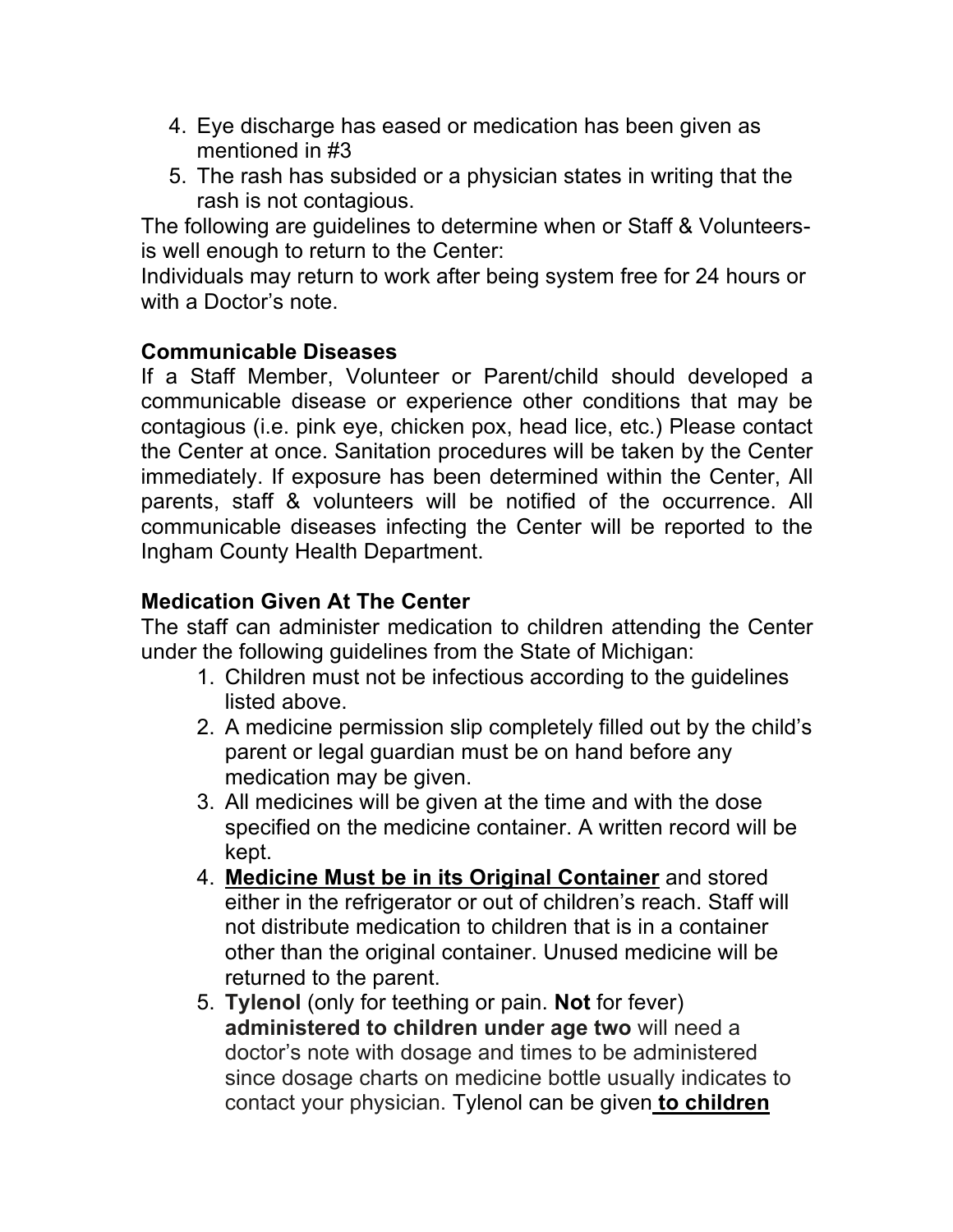**over 2 yrs. old** by staff without a doctor's notice (only for teething or pain. **Not** for fever)

If staff members have questions about the distribution of medicine, they or the Director will call the parent for clarification. If the parent cannot be reached, disbursement of medication may be delayed until a parent can be contacted.

### **Topical nonprescription**

Topical nonprescription medication requires written parental authorization annually. Topical nonprescription medication includes, but is not limited to:

Sunscreen, Insect repellent, Diaper rash cream, Antibiotic ointment, rubbing alcohol, Hydrogen peroxide, Essential oils.

Topical nonprescription medication does not include: Hand sanitizer, Hand or body lotion, including petroleum jelly based products such as Vaseline, Lip balm.

### **Emergency Procedures**

A copy of all procedures will become available to parents at time of enrollment. The Emergency Preparedness Plan and the Crisis Management Plan are posted in every room or can be viewed upon request and during regular hours of operation in the Center's Office.

As part of our **Emergency Preparedness Plan**, drills for emergencies like fire or tornado will be conducted throughout the year.

All staff members who work with children will receive First Aid and CPR training as mandated by the State of Michigan.

Trinity Lutheran's "Health Care and Safety Plan" will be followed in regards to caring for any child or adult injured or who becomes ill while attending the Center.

### **Notification Policy for Accidents, Illness, Incidents, and Injuries.**

Parents will receive a written report for any minor accidents, incidents, or injures their child may have been involve in/received

while attending the Center. This report will be available at pick up, and will include circumstances, as well as any first aid measures that were administered.

For major accidents, incidents, or injuries, the Center will follow emergency procedures as written in the **Emergency Procedure Plan**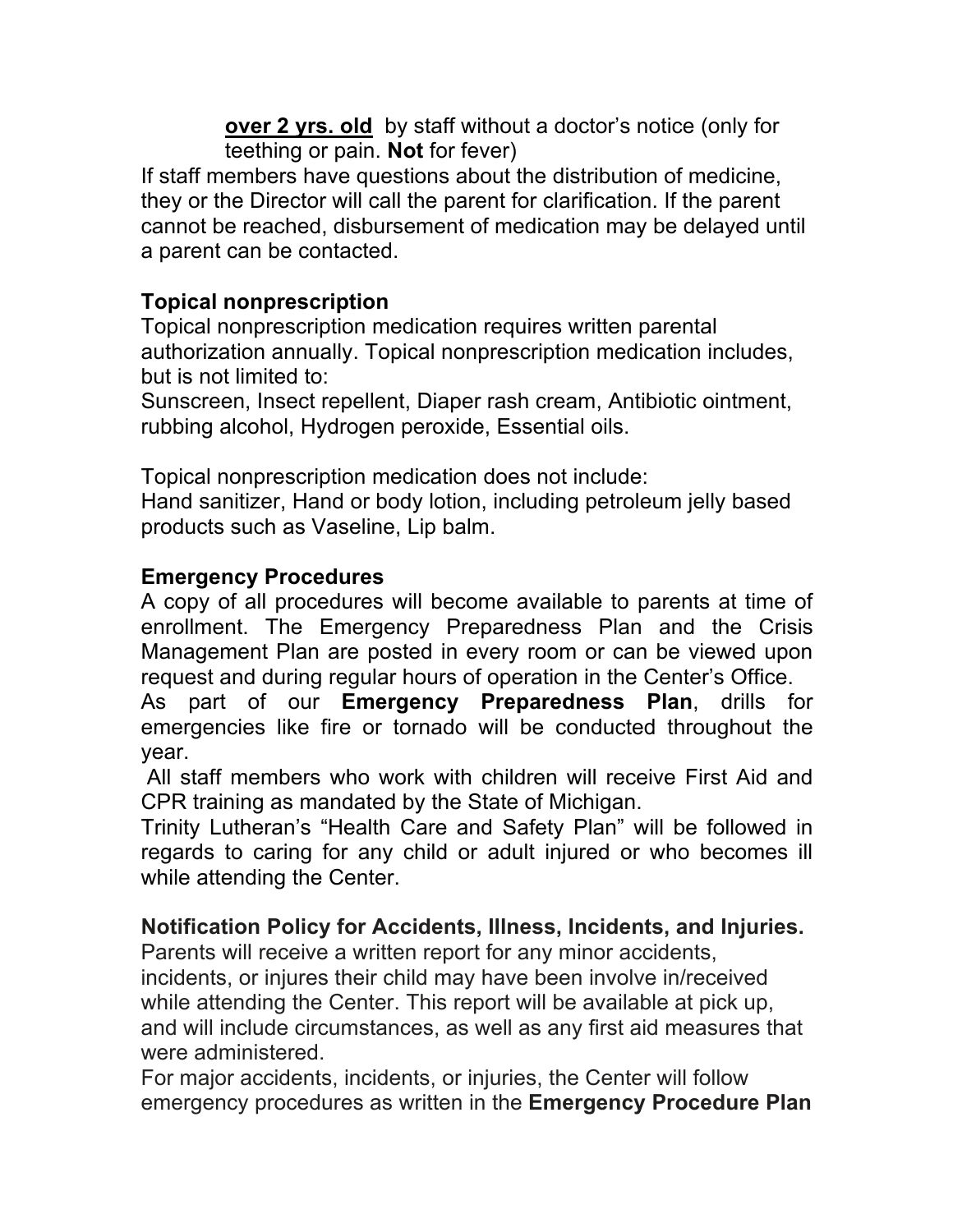located in the **Licensing Notebook**. Parents will be notified by phone immediately.

### **Cleaning and sanitizing equipment, toys and surfaces-**

Cleaning and sanitizing procedures will consist of using soap or an approved cleaning solution, rinsing with water and sanitizing with a bleach or sanitizing solution. Gloves are provided for the staff to be used for cleaning purposes and are expected to be worn for the protection of all.

Each room has a cleaning list that is posted and pertains to that specific environment and its unique needs. Regardless of the room; equipment, dishes, toys and surfaces should be cared for using sanitizing procedures daily. Table tops and counters will be washed, rinsed and sanitized before each meal.

Some Center bathrooms are the responsibility of the room they are connected to and some are the responsibility of the Janitor. If the bathroom is a specific room's responsibility, teachers are expected to clean and sanitized the area daily, as well as, but not limited to washing walls, picking up towels, wiping up spills, stocking paper supplies and maintaining an odor free environment. Center bathrooms that are the responsibility of the Janitor will be clean, sanitized and stocked per their posted schedule.

### **Withdrawal or Dismissal Policy**

### **Written Notice for Withdrawal or Schedule Changes:**

If a child is to be withdrawn from the Center, a two-week written notice must be given. Fees will be charged even if your child does not attend this two-week period unless other arrangements have been made and approved by the Director.

Any personal belongings must be picked up at time of disenrollment.

To assure the correct ratio is maintained and accurate tuition rates are applied, schedule changes must be given in writing 2 weeks prior to the change to receive credit.

#### **Notice for Dismissal:**

Trinity Lutheran Child Care Center reserves the right to dismiss a child from the program. Parents will be given a two-week notice for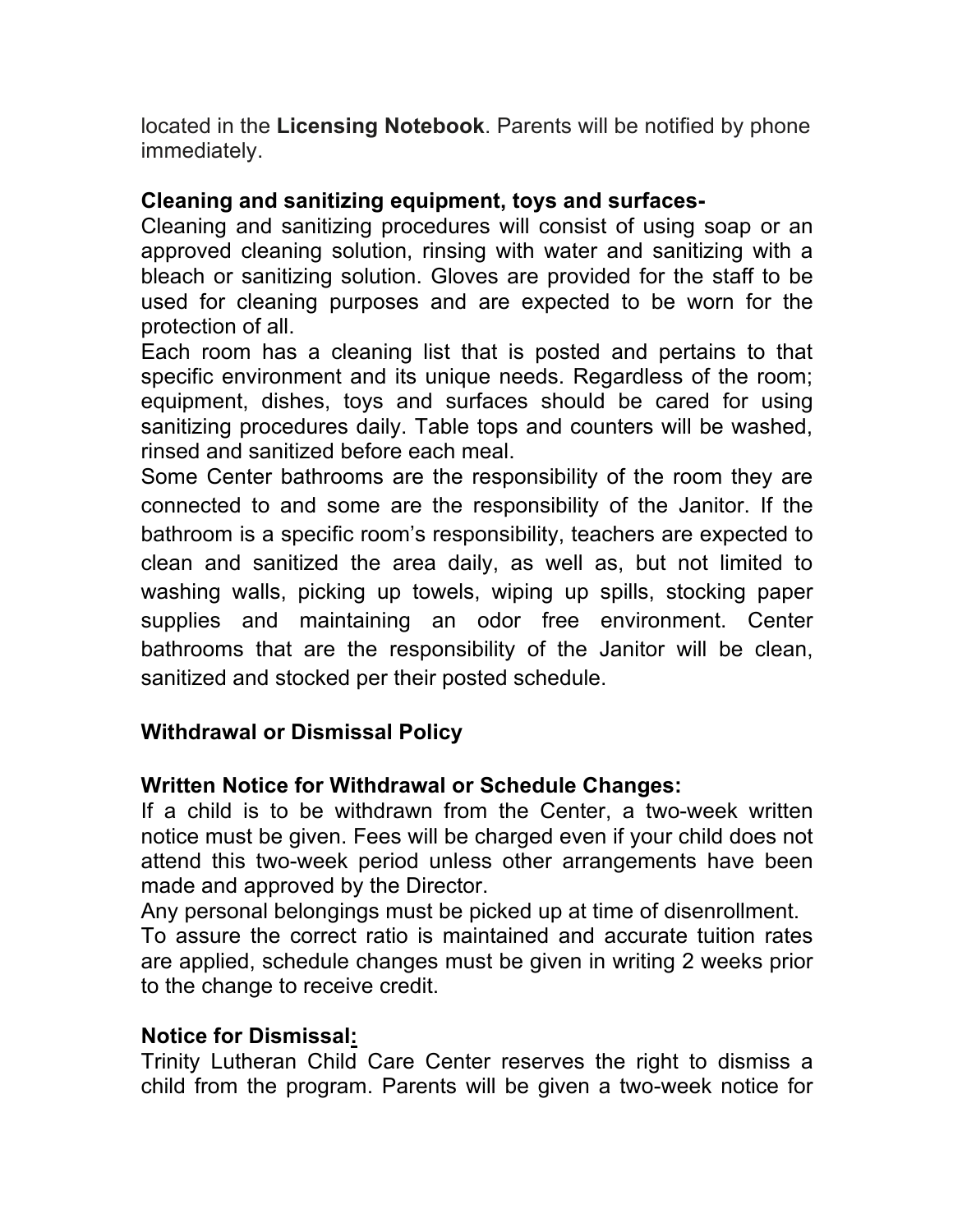dismissal of a child who is not adjusting or benefiting from the Center. In this situation, parents can expect that the staff will be in close consultation with them, and every reasonable effort is made to resolve the problems causing concern before they are given such a notice.

In the event that dismissal is due to safety concerns or payment concerns, Trinity Lutheran Child Care Center reserves the right to dismiss a child without further notice. The Center will try first to accommodate the two-week dismissal policy, as well as help parents seek out resources, while not jeopardizing the safety of the child, their classmates or the staff. If this cannot be accomplished, parents will be notified the date that enrollment will end.

If a child is absence for up to 2 weeks, with or without communication from the parent, the Center reserves the right to dismiss a child without further notice.

### **Reasons for Dismissal:**

Dismissal from the program will be necessary only after the Center feels it has exhausted all reasonable solutions. Reasons for dismissal of a child include, but may not be limited to:

- Consistently late payments
- Consistent tardiness in picking up a child from the Center
- Consistent absences or failure to communicate with the **Center**
- Consistent exhibition of behavior harmful to him/herself or to other children or staff members, or if the Center believes a child's behavior, or special needs are beyond the Center's ability to properly care for the Child.

### **General Rules and Information**

#### **Parent Notification of the Licensing Notebook Requirement** Child Care Organizations Act, 1973 Public Act 116

All child care centers must maintain a licensing notebook which includes all licensing inspection reports, special investigation reports and all related corrective action plans (CAP). The notebook must include all reports issued and CAPs developed on and after May 27, 2010 until the license is closed.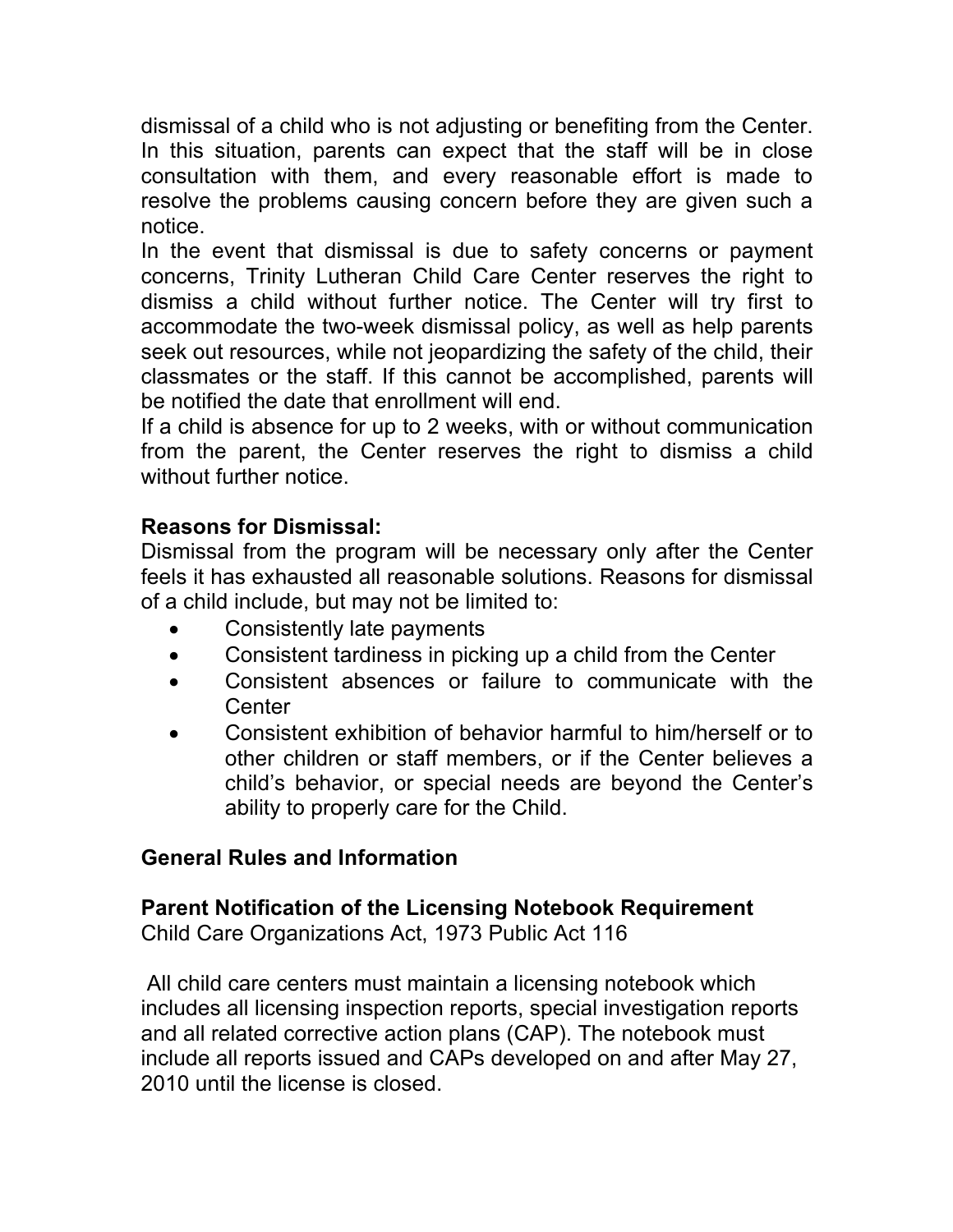- This center maintains a licensing notebook of all licensing inspection reports, special investigation reports and all related corrective action plans.
- The notebook will be available to parents for review during regular business hours.
- Licensing inspection and special investigation reports from the past two years are available on the Bureau of Children and Adult Licensing website at **www.michigan.gov/michildcare**.

### **Indoor Rules and Limitations:**

- Running is limited to outside areas
- A reasonable noise level, such as an "inside voice", is expected.
- Games that encourage aggressive play, such as gunplay, are discouraged.
- The Center discourages bringing toys from home. The Center is not responsible for lost or broken toys, books or personal items that are brought into the Center.
- Toys that are in part or whole weapons should be left at home.
- Please check your child's cubby daily for papers or items that need to go home.
- All children are expected to assist in cleaning and straightening the classroom materials at designated clean up times or after use.
- Considerable behavior, such as sharing, taking turns, washing hands one at a time, or leading the group in prayer, is encouraged.
- Children must check with a staff member before leaving the room
- Children will stay out of all kitchen areas.

# **Outside Rules and Limitations:**

All children coming to the Center are expected to participate in outdoor playtime. We cannot accommodate special request for some children to stay inside. Closed toe shoes/sandals or sneakers are a must.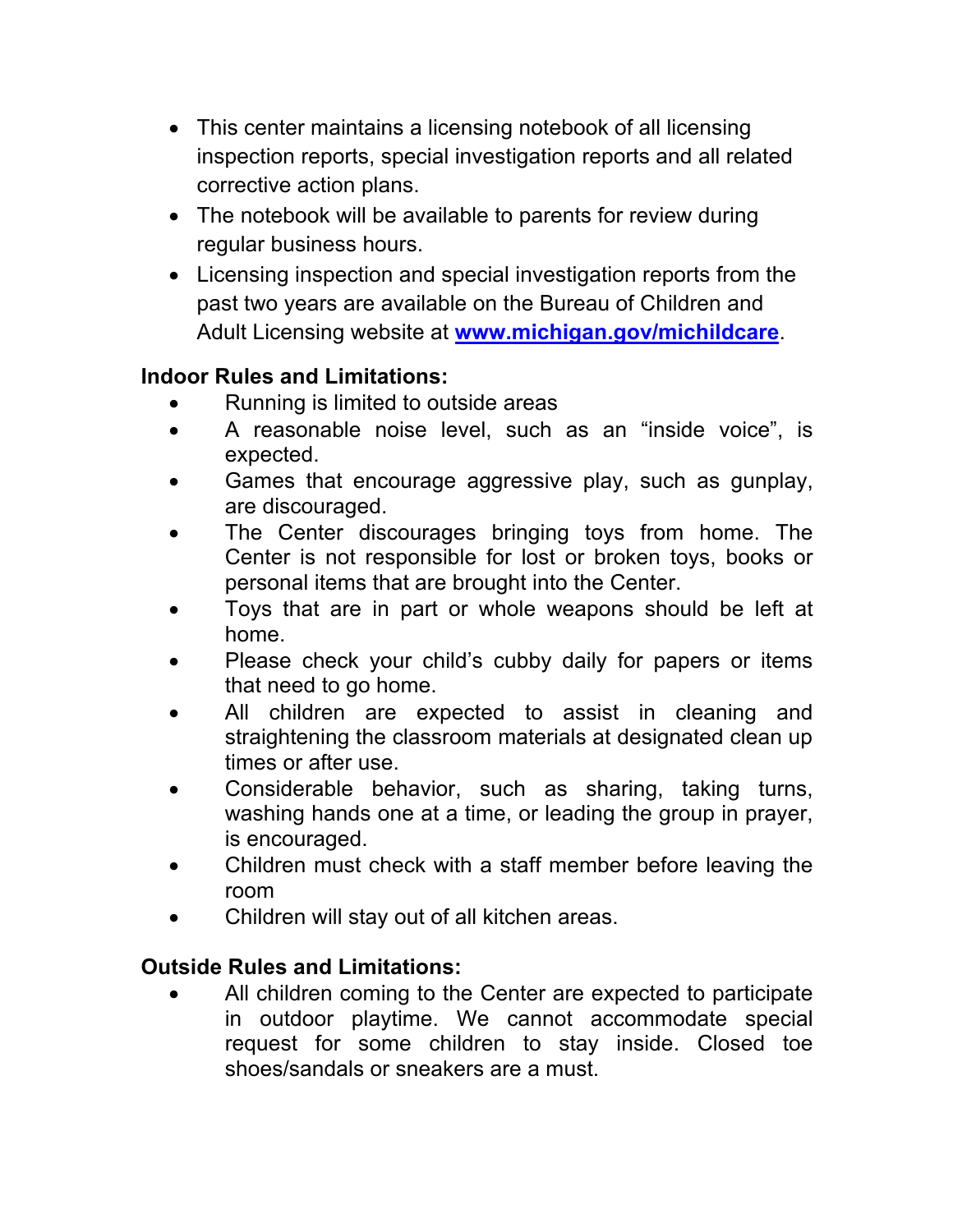- Children will by accompanied by a staff member when he/she needs to go inside to the bathroom.
- While more active play is acceptable outside, violent play is prohibited
- During the winter, the children will not be taken outside during times of dangerous wind chill factors. Children will however, go outside all days when the wind chill or actual temperature is **above freezing.**
- During the summer, children will not go outside during days with high humidity or high temperature readings.
- Drinking Water and shade will be offered and provided frequently while children are playing outside.

# **Sign-In and Sign-Out Procedures:**

Our responsibility begins when your child is left at the Center and ends when the parent or guardian enters TLCCC and has the child in their custody. To ensure the safety of your child, it is mandatory that the parent or guardians accompany their child into the Center to sign them in and out, accompany them to their classroom and to a Teacher/caregiver. It is important for the parent to remember to write in the time when arriving and leaving the Center each day. (Parents with grants must include "am", "pm", as well as initial daily) At the end of the day, children will only be released to parents or individuals listed on the emergency card. To gain the release of a child, a person must be 18 years of age or older and show a picture identification. Older siblings who are not 18 years old may only pick up a child in our care with Parent/Guardians written authorization along with Director's approval.

### **Nap Time or Quiet Time:**

If your Toddler or Preschooler is at the Center during naptime, please provide them with a **small** blanket or sheet, a fitted crib sheet for their mat, and if desired, a small article of comfort such as a teddy bear. A Small pillow is optional. All children are required to rest during this time.

Some toddlers and preschoolers will rest for a shorter period of time and will be allowed to participate in quiet activates away from napping.

# **Personal Belongings Brought to the Center:**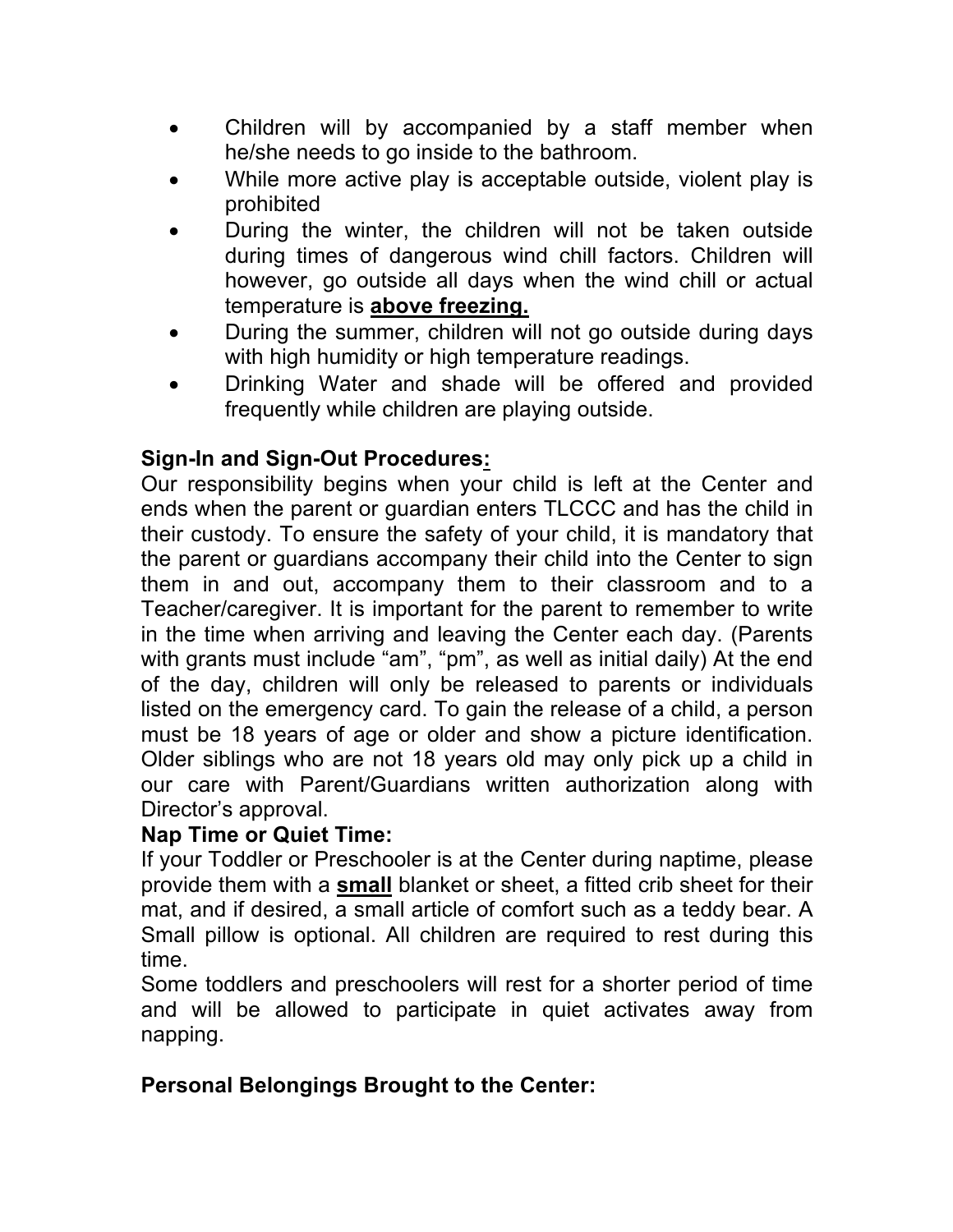Toys from home are hard for Toddlers and Preschoolers to share. These items can also become lost, stolen or broken. We discourage children from bringing toys or personal items, not related to their care, to the Center, and if brought, we reserve the right to set them aside. Trinity Lutheran Child Care Center will not be responsible for the care or safe keeping of these items.

When requested, please label all items necessary to your child's care with their name or initials.

# **Appropriate Clothing Outdoor Play**

Children should be dressed in comfortable play clothes that are not considered "Special". We encounter many messy activities at the Center, and even though we wear smocks, they usually are not 100% sufficient at keeping clothing entirely clean and dry.

Please dress your child appropriately for the weather. This may mean bringing an extra set of clothes to the Center. We do try to go outside a few times everyday, even in the winter. We stay in only if the temperature or wind chill factor is below freezing or temperatures are dangerously high. Some seasonal suggestions include:

- 1. **WINTER:** warm clothing, including a good overcoat, snow pants, boots, hat, mittens, scarf, and a backpack or bag in which they can be stored.
- 2. **WARMER WEATHER:** shorts, short sleeve shirt, swimming suit for water play and shoes or sandals that secure to the feet. (no open toe) Children must wear socks with their shoes or sandals if foot wear is open toed. Children should have a pair of extra shoes that are o.k. to get wet in for water play. Please be aware of the type of shoe apparel that your child is wearing to school. Shoes that have thick soles or do not secure to the feet are dangerous on the stairs or while running outside.

# **What to bring:**

Parents are requested to bring the following labeled items to the Center.

Please note: The Center reserves the right to refuse care if items necessary to the child's health and safety are not provided by parent/guardian: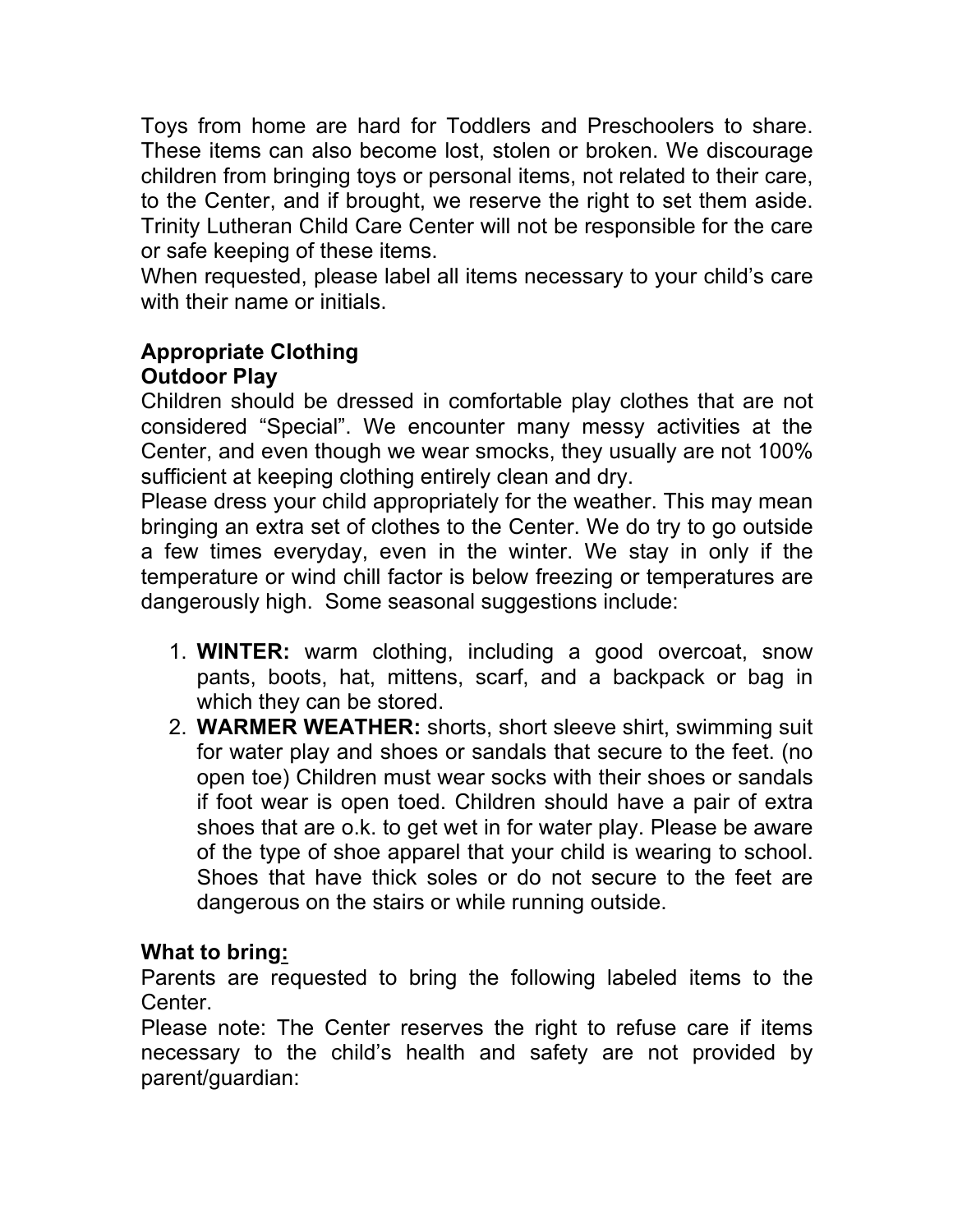# **Infants**

- 1. Bottles and baby food enough for the day. All bottles and baby food jars must be labeled with the child's first and last name, date and ounces, and if not already labeled, contents. (example: Breast milk/formula)
- 2. Diapers enough for the day. (We recommend that at least a week's supply of diapers be left at the Center.)
- 3. Baby wipes (a container labeled with your child's name and left at the Center works best.)
- 4. Appropriate outdoor clothing (this includes sun screen & signed permission slip)
- 5. A complete change of clothing- If potty training, we suggest three changes of clothing
- 6. As a precaution, extra commercially prepared, ready- to- feed formula can be stored in your infant's cubby for emergency use. (please note: Staff cannot mix powdered formula)
- 7. A blanket (to be taken home and washed weekly) \* Blankets will be used while holding and rocking baby, but not in cribs.

# **Toddlers**

- 1. Bottles, if needed, must be labeled with first and last name, date, ounces and contents. (bottles will only be given at naptime) If food from home is approved by the Director to be brought in, it must be labeled with child's name and date.
- 2. Appropriate outdoor clothing (this includes sun screen & signed permission slip)
- 3. A complete change of clothing- If potty training we suggest three changes of clothing
- 4. A Small napping blanket or sheet, and a fitted crib sheet for mat. A small pillow is optional. (to be taken home and washed weekly)
- 5. Diapers/Pull ups and baby wipes

# **Preschool**

- 1. Appropriate outdoor clothing (this includes sun screen & signed permission slip)
- 2. A complete change of clothing- (if potty training we suggest three changes of clothing)
- 3. A Small napping blanket or sheet, and a fitted crib sheet for mat. A small pillow is optional. (to be taken home and washed weekly)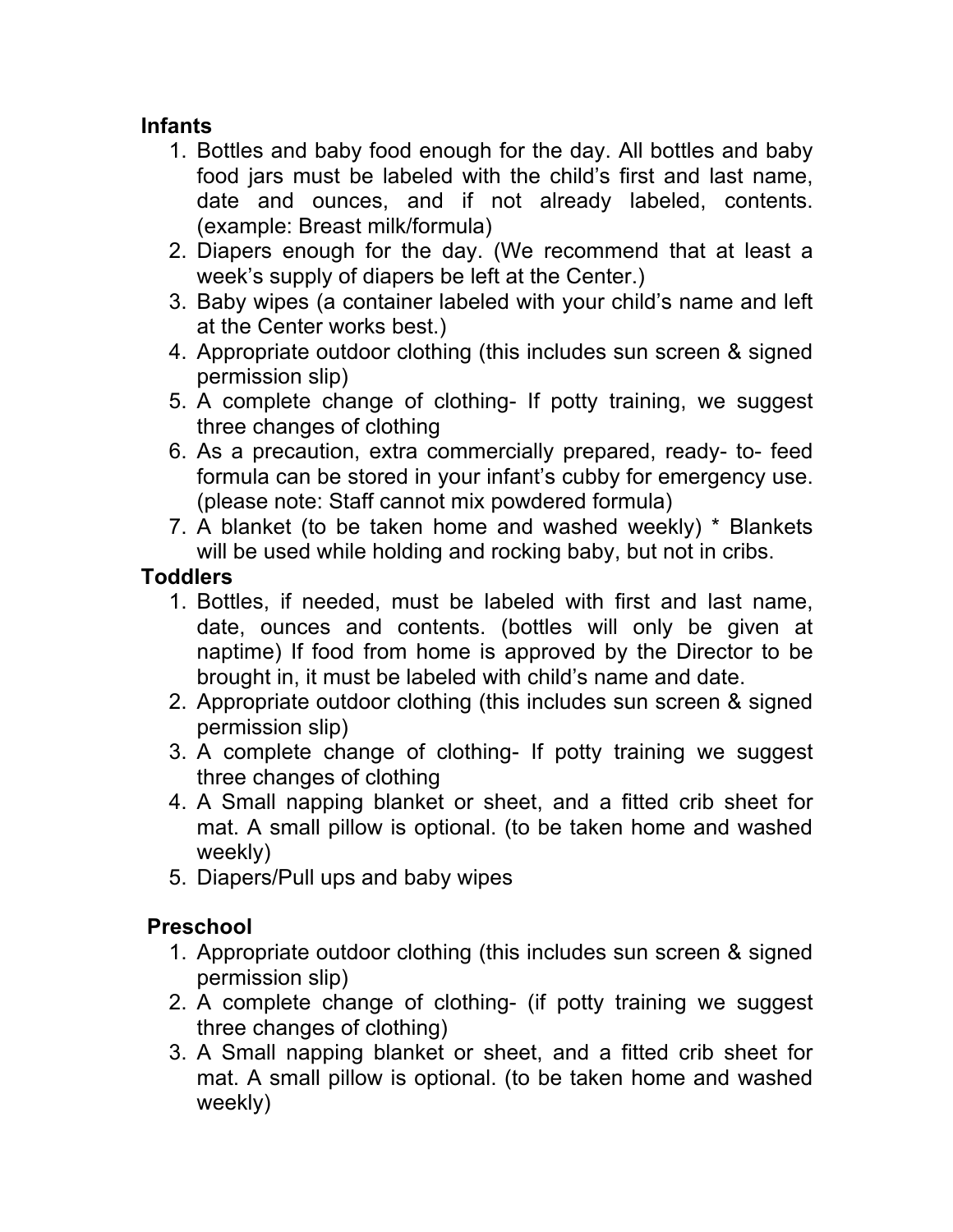4. Diapers/Pull ups and baby wipes if needed

# **Field Trips**

Parents will be notified in advance of any field trips that are coming up. If appropriate, parents must sign a permission slip to allow their child to go on each field trip. Failure to provide the Center with a properly signed permission slip will prevent the child from participating. Due to Licensing requirements, Trinity Lutheran Child Care Center's employees will not drive any Center children on field trips. Parents may ask another parent to help drive their child on field trips. This must be initiated by the parent and cannot be arranged by the Center. Appropriate child's safety seats must be used at all times. With some field trips, the Center is able to arrange children without an attending parent to be assigned to a teacher. Chaperoning teachers will assure that all necessary items for that child are available on the field trip. (i.e. – permission slip, emergency card, first aid kit, diaper changing or clothing items) The Center will not be responsible for those children unable to participate in various field trips or brought to the Center without the required permission slips or vehicle safety seats. Unless other arrangements are made, children unable to attend field trips will need to be brought to school after their classroom and teachers return. Occasionally, there are fees required for participation in field trips (example: Potter park Zoo/Picnic & Pumpkin Patch). Parents will be notified of the details in advance.

### **Baby Sitting- After Hours**

If an employee or volunteer of Trinity Lutheran Child Care Center is hired by a parent or legal guardian to baby sit for child(ren) off the premises or to participate in other activities, the following will apply:

- $\triangleright$  As an employee or volunteer of Trinity Lutheran Child Care Center you are not acting as an employee or an agent of the Center during off-sight babysitting or other activities involving the child(ren) of parents or legal guardians who have their child(ren) enrolled here.
- Ø Trinity Lutheran Child Care Center bears no responsibility for such arrangements or for your actions as a volunteer or employee who has been hired by parents or legal guardians of the children enrolled in our Center.
- $\triangleright$  Trinity Lutheran Child Care Center bears no responsibility for transporting or for the transportation that is provided to the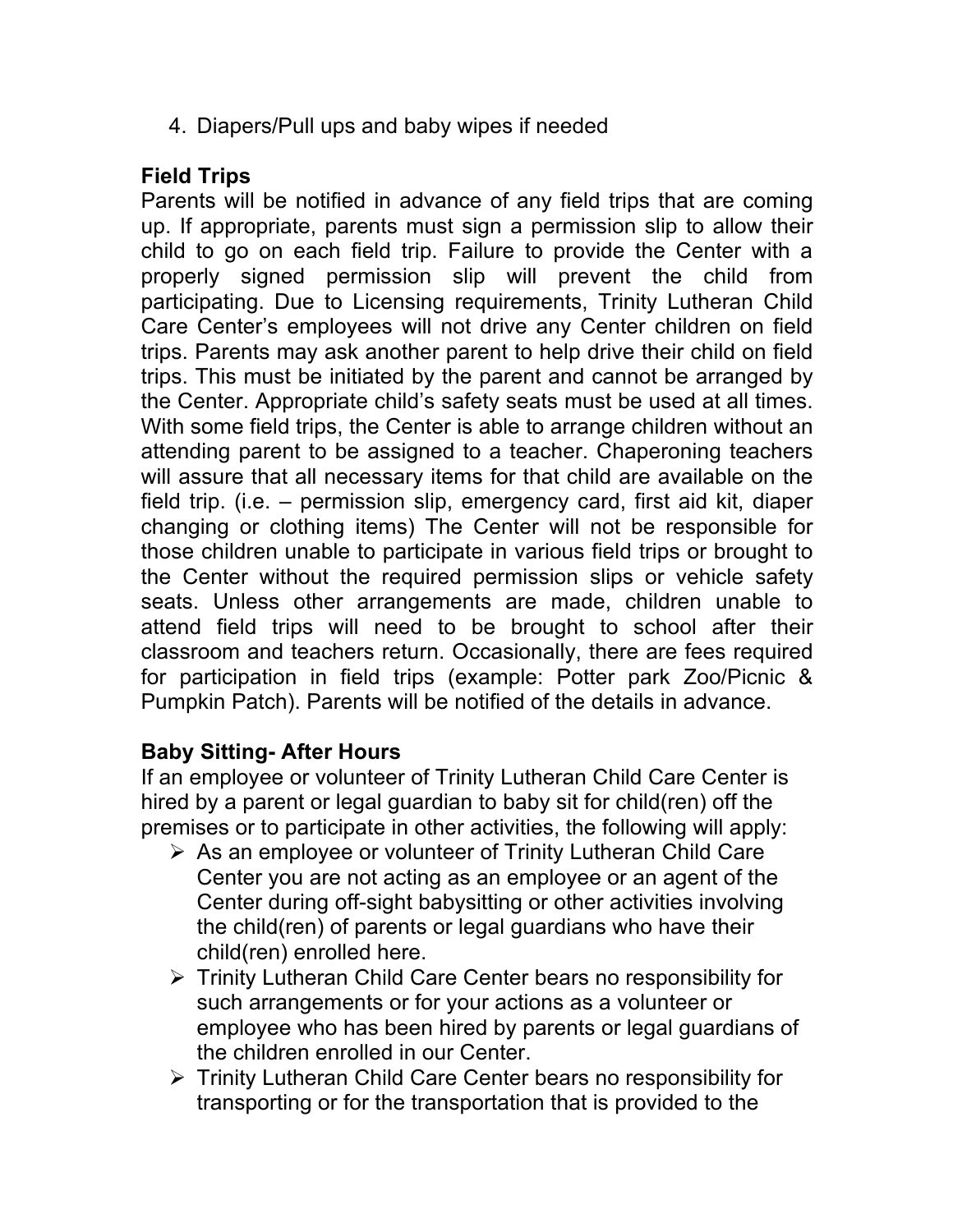child(ren) or the employee or the volunteer to or from the premises to the off-sight babysitting or activity.

Trinity Lutheran Child Care Center requires that each time an employee or volunteer of the Center is asked by a parent or legal guardian to baby sit or participate in an activity and the child(ren) will be removed by the volunteer or employee that:

- $\triangleright$  The employee or volunteer is named in writing on the child(ren) emergency card located in the main office and in the child(ren) classroom, or
- $\triangleright$  A written permission slip, dated and signed by the parent, is given to the Director /child's teacher stating that the employee or volunteer has parent or legal guardians permission to remove child(ren) from Trinity Lutheran Child Care Center's care.

### **Staff Members Giving Parents Rides Home**

Staff members and volunteers of Trinity Lutheran Child Care Center may not take parents and their child(ren) home, or give them rides to any other location. This is for the protection of all. Trinity Lutheran Child Care Center will bear no responsibility to the parents or the staff members or volunteers who gives rides to Center families during times when the Center is closed or employee is not on the clock.

### **Pest or Lawn Management Program**

If for any reason Trinity Lutheran Child Care Center or the Center's playground needs to be treated with chemicals, the treatment will happen on the weekend when the children are not present. A notice alerting parents with the necessary details will be sent home.

### **Non-Smoking Policy**

Trinity Lutheran Church and Trinity Lutheran Child Care Center is a non-smoking/Vape-free facility. No smoking is allowed anywhere on the property.

### **Children Eating As They Enter The Center**

If your child enters the Center with food, please make sure they finish it before entering the classroom. This is for your child's comfort, health as well as the children in the classroom. We cannot serve children missed breakfast or add additional food to their snack. If your child has a dietary issue, and must substitute food or make other